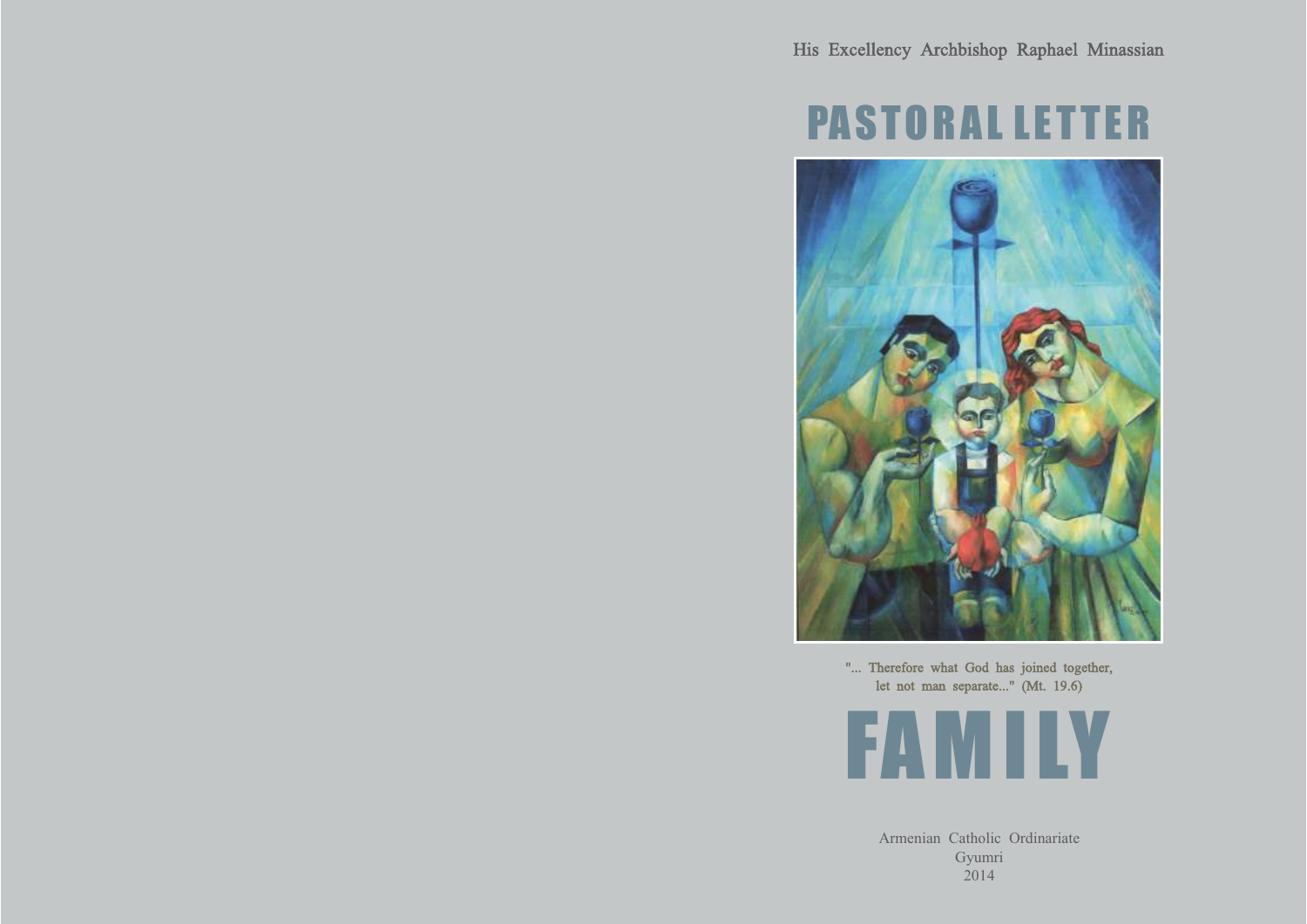

His Excellency Raphael Arch. Minassian Titular Archbishop of Cappadocia Caesarea of the Armenians, Ordinary of the Armenian Catholic Church in Armenia, Georgia, Russia and Eastern Europe

# PASTORAL LETTER

# FAMILY

Armenian Catholic Ordinariate Gyumri 2014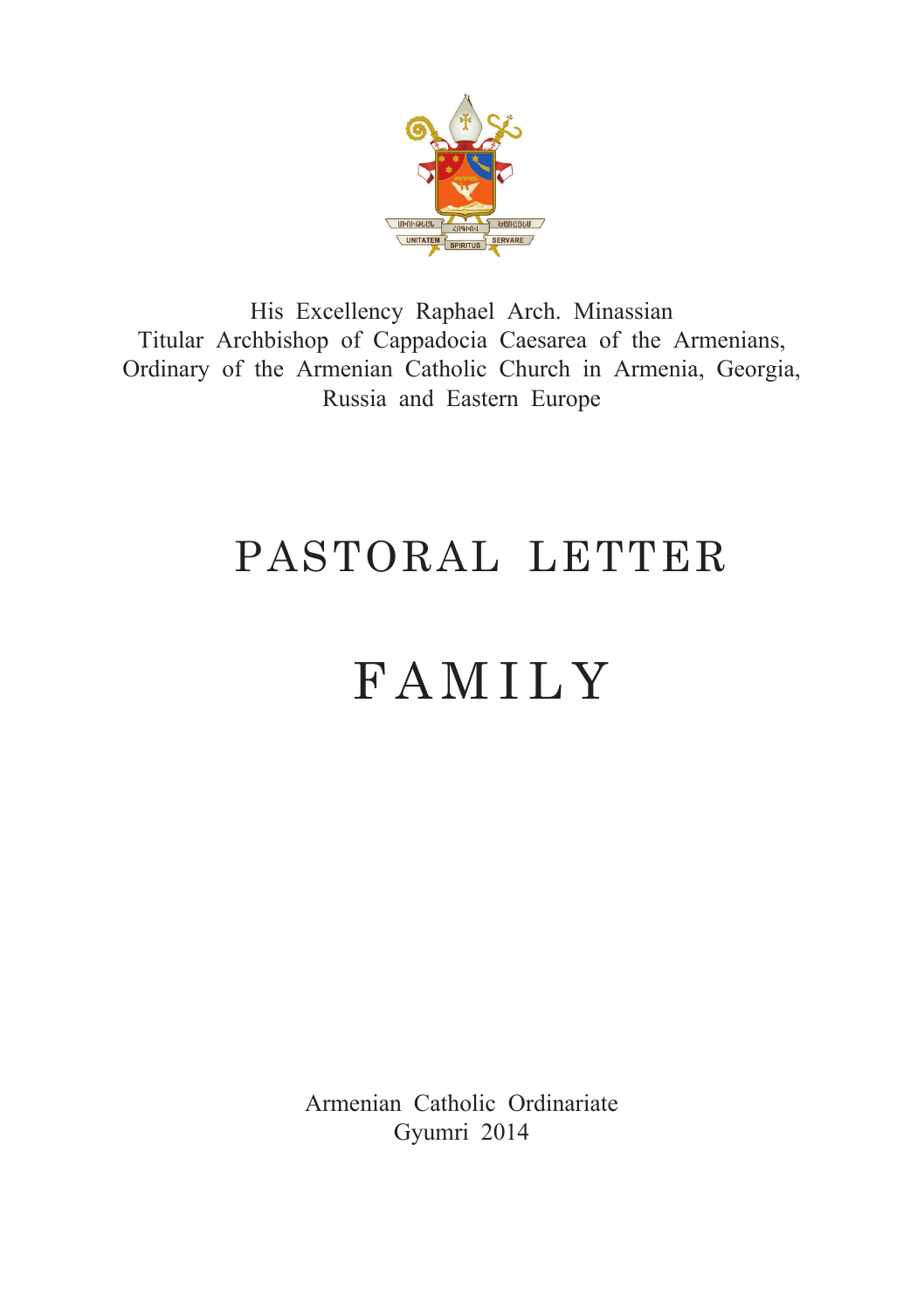His Excellency Archbishop Raphael Minassian

By the same author:

- 2012 Pastoral Letter (printed in Armenian)
- 2013 Pastoral Letter "Faith and Evangelization" (printed in Armenian)
- 2014 Pastoral Letter "Family" (printed in Armenian, English and Russian)

Translated by Gayane Aleksanyan

The painting of the cover page, "The Holy Family", viewed by the famous Armenian painter Yuroz. It was presented as a gift to His Holliness Pope Benedict XVI, in Brescia, 2009, during the Pastoral visit of the Pope to Potticino Sera.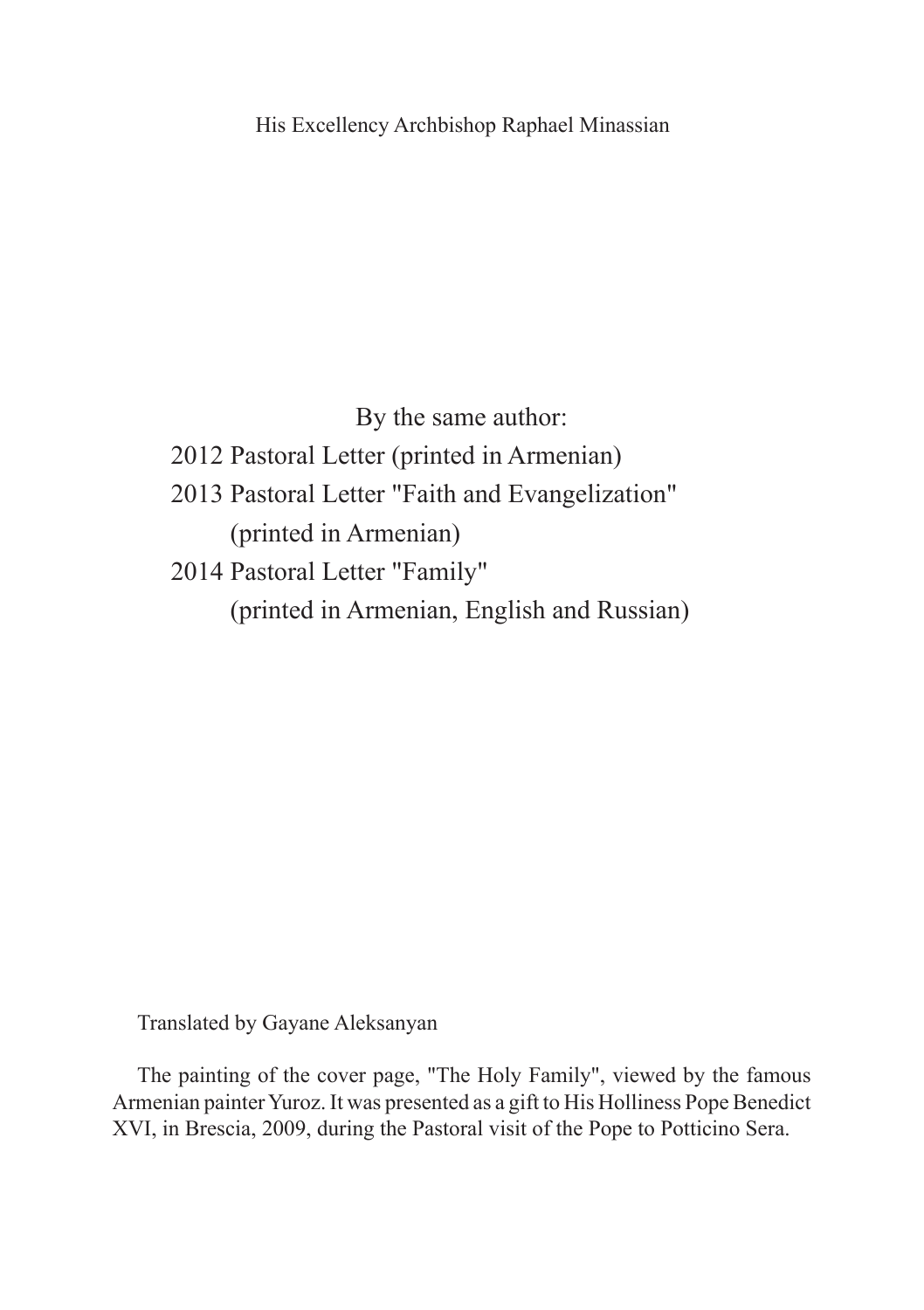# **Introduction**

2013 was a special year in that it gave all of us the chance to deepen and enrich our Christian lives with love, dedication, and an honest faith. I would like to take this opportunity to extend my deepest thanks to the clergy of our Church: senior and junior archimandrites, archpriests and priests, deacons, nuns, devotees, and all believers whose love and dedication has helped to empower and spread our Christian faith through good work and exemplary lifestyles that profess a deep faith.

In the past year, we have focused on the grace of absolute "Faith," yearned for the light of the Holy Spirit, prayed, preached, and testified our faith together through our daily lives.

However, upon completion of the year, I wonder whether we have closed the page of our faith or simply begun a new chapter in order that we may become worthy of the bliss that was conveyed to St. Thomas by Jesus after His glorious resurrection, "Because you have seen Me, you have believed. Blessed are those who have not seen and yet have believed" (John 20.29). Indeed, we will become worthy of this bliss should we continue to embrace our Christian faith.

That said, beloved clergy and faithful, I would like to once again invite you, through this pastoral letter, to live the new year of 2014 with FAMILY in mind. We, together with the Catholic Church, dedicate the year 2014 to the family, which needs to be restructured, revised, and evangelized.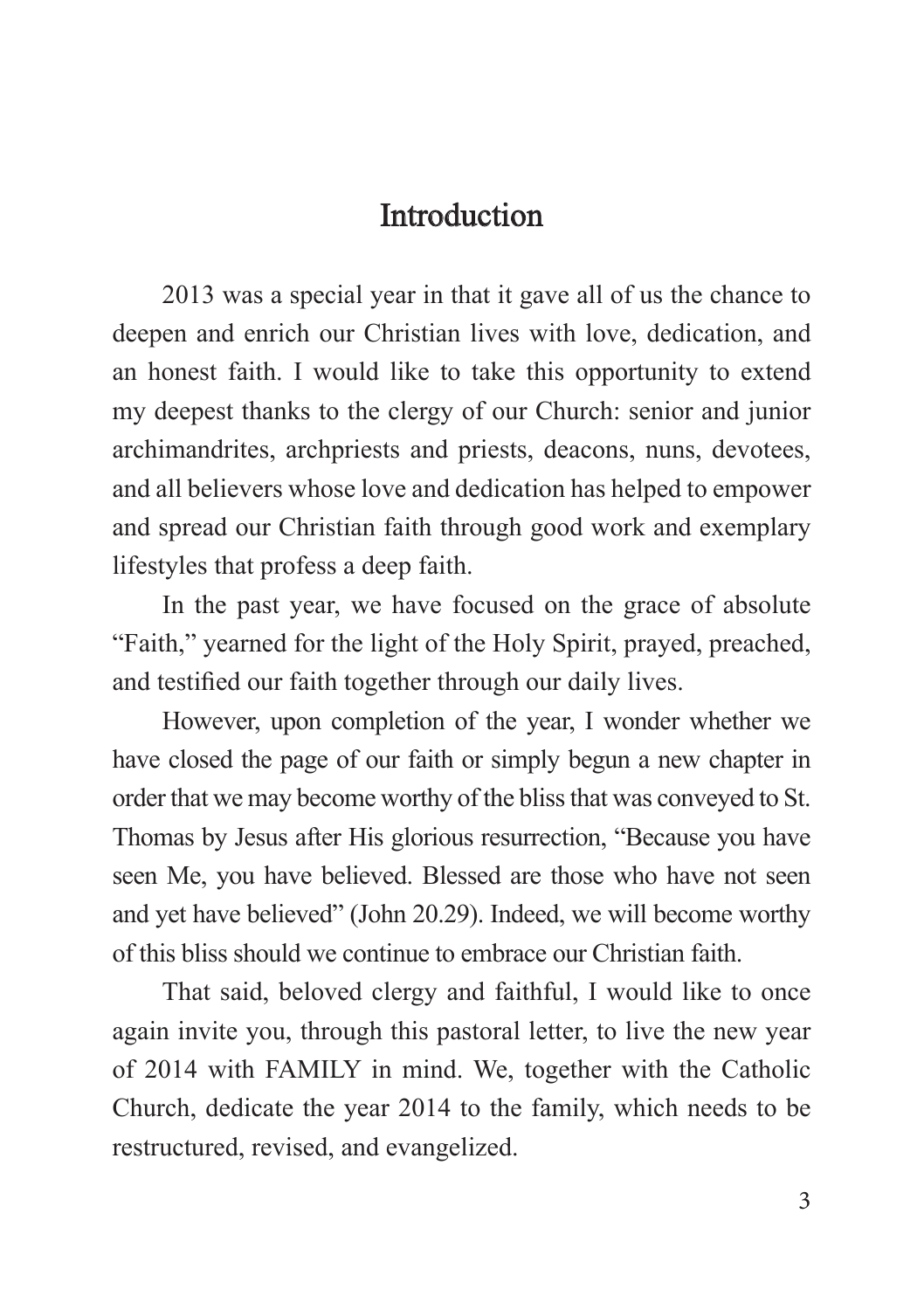The "Letter to the Families" by Pope John Paul II written in 1994 is worthy of mentioning; that year was also declared as the year of the family by the initiative of the United Nations Organization. In that letter, the Pope welcomes the initiative of the United Nations Organization pointing out that the family is a great focus for the world nations and states and evaluating it is one of the essential issues of modern society. "Church wishes to take part in this initiative, because she herself has been called by Christ with a special mission and sent to "all nations" (Mt 28:19)," states Pope John Pail II and continues, "I wish to speak not to families "in the abstract" but to every particular family in every part of the world, wherever it is located and whatever the diversity and complexity of its culture and history. I wish to address this message to each family, as a living "cell" of the great and universal "family" of mankind."1

As in the past, some works dedicated to the family were implemented internationally; this year as well, with God's will and through this pastoral letter, I wish to share with you the anxieties of the Church, for which an extraordinary Synod of Bishops will convene and study these everyday difficulties and struggles of social life that threaten the family. I wish to share with you the condition of our Diocesan family; personally, as a shepherd, I would like to share with you my thoughts, concerns, and honest wishes for healthy progress and ultimate success of the Armenian family. I would like, together with you, to live a family life abundant in breadth and full of human

<sup>1</sup> Pope's message in the UN hall on the occasion of the 50<sup>th</sup> anniversary of the establishment of "Human Rights". "Human Rights" were established in 1948 by the United Nations Organization. Unfortunately, later many countries did not remain loyal to their declaration and tried to destroy the Family - its cell by citing the insecurity of the institution of the family.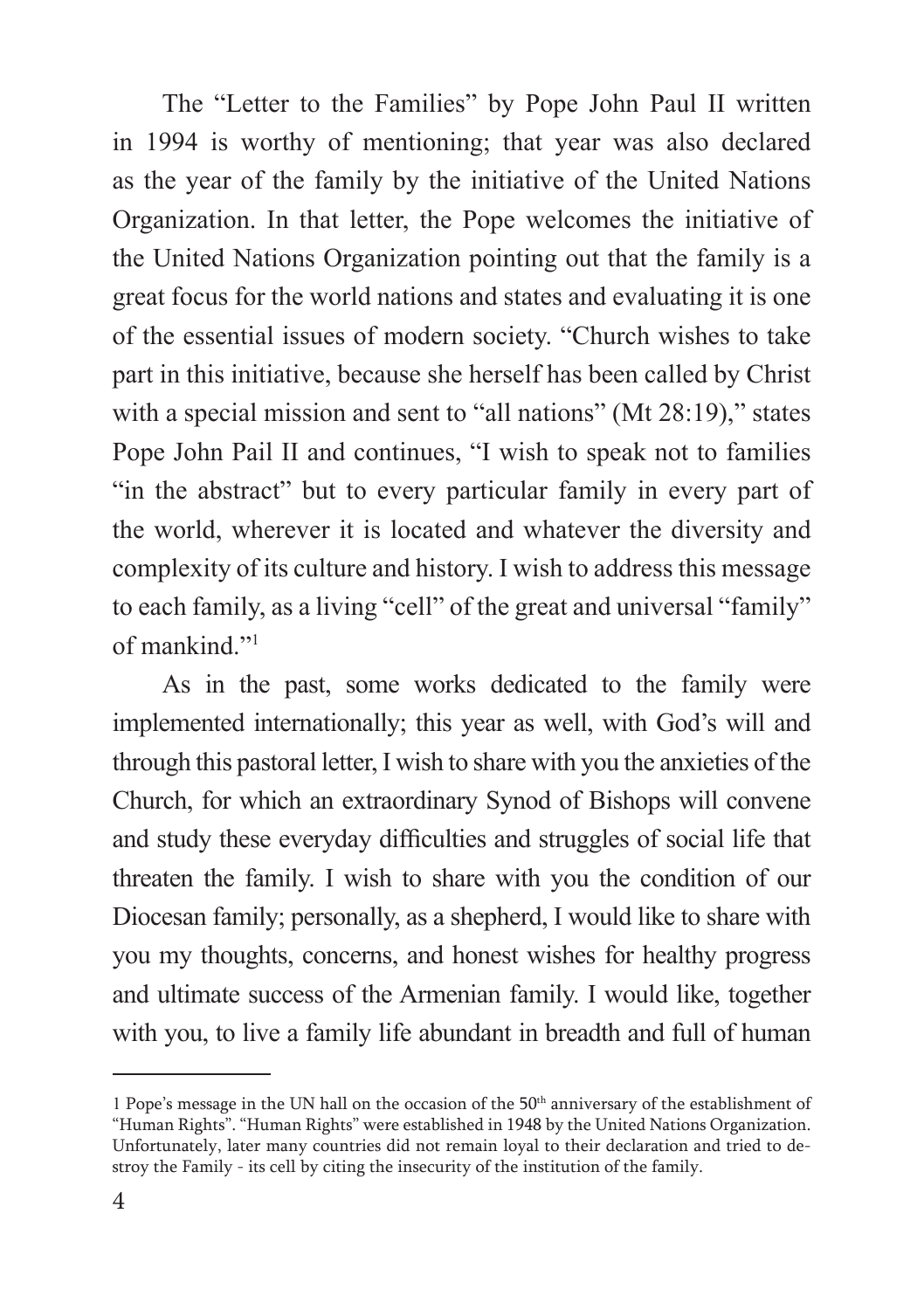grace. I would like, together with you, to pray for the restoration of the Armenian family, and together with you, to decipher the mottos of the Armenian family, to restore and develop moral values that will allow us to reach divine heights together.

Meanwhile, the world works for destroying and terminating the family by creating illusions of freedom, false personal and political explanations, and through the interpretation of immorality as a natural, human phenomenon for defining an individual's freedom. Co-habitation has substituted marriage, abortion is widely encouraged over the preservation of life, homosexuality is deemed as a supreme expression of one's freedom. We of all people, the children of the Armenian nation, survivors of the pious Christian nation, and the eventual faithful of Christ's Holy Church, should try to seriously consider the purest of Christ's concepts, namely the building and preserving of the family. First, let's consider in the biblical sense the miracle of the  $6<sup>th</sup>$  day of creation, at which time mankind was created: "So God created man in His own image; in the image of God He created him; male and female He created them" (Gen. 1.27). Now, let's deliberate on the story of creation, on the sentence, in which God emphasizes the unique importance of man's creation and his special vocation, afterwards, on the family in our daily life with its social, moral and legal issues, rights and responsibilities.

With this letter, I wish to represent the "Holy Family" of Bethlehem as a model of humble, obedient, tranquil, conjoint and unanimous family that is happy in its simplicity of living the family-centered life that's marked by fulfilling together the familial and social responsibilities required of each person.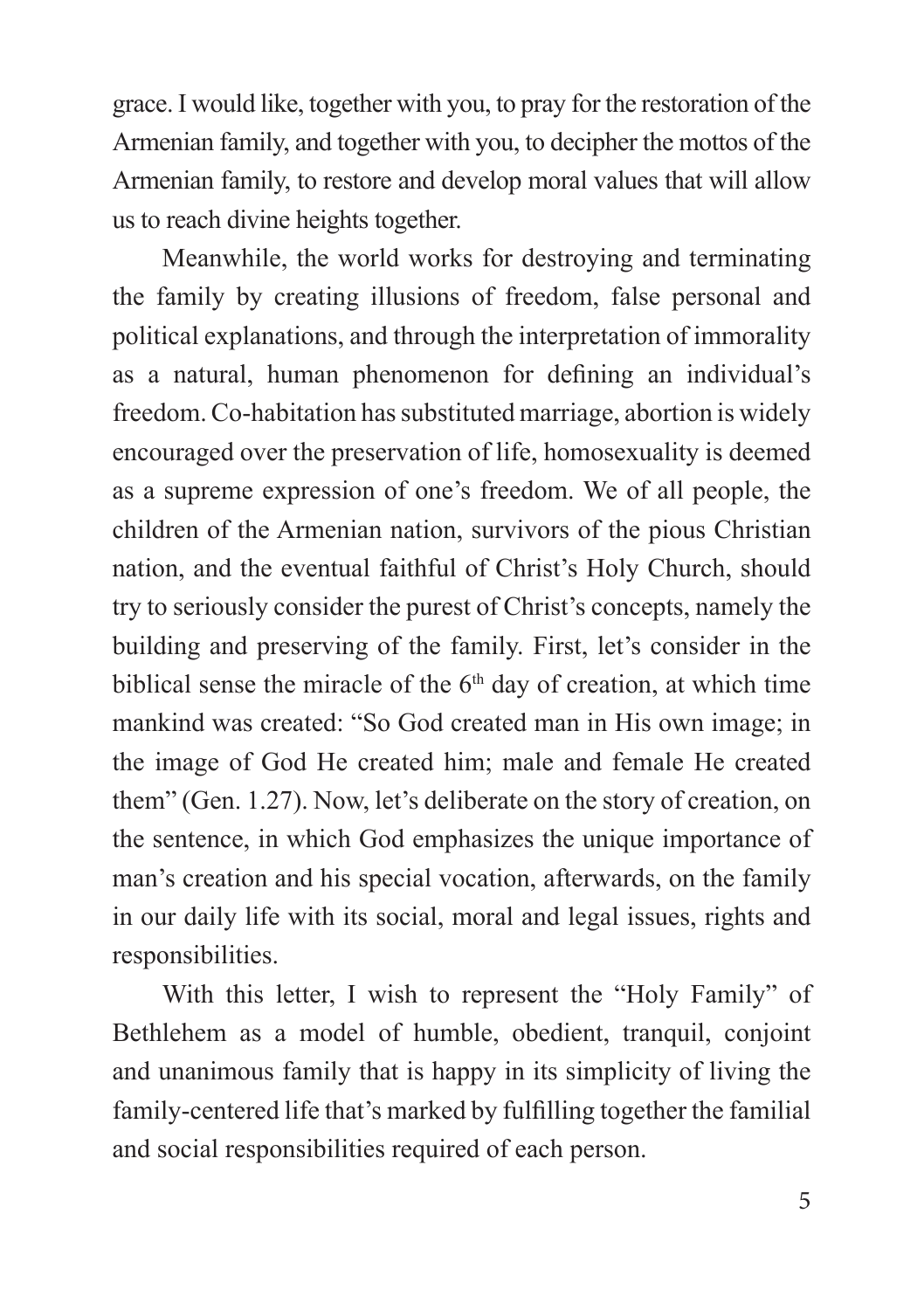We read in the Gospel how Joseph confided in God's will and took Mary to himself after an angel of the Lord had appeared to him in a dream; how Mary confided in and obeyed God's will on the Annunciation Day (Mt. 1.20-25) and both of them went to Bethlehem to fulfill God's plan.

We should interpret the special rights of today's Christian family, the responsibilities and God-given moral values set down by the "Holy Family," and the importance of our willingness to remain loyal to these values. We should try to restore our family if it is shattered and to develop it if it is conscious of its special vocation. We should praise the Armenian family for exemplifying life through Christian faith.

In short, I would like this pastoral letter to contribute first to the formation of individuality, and secondly to the acknowledgement our own special vocations as Christians living under God's protection in our tightly-knit communities and families.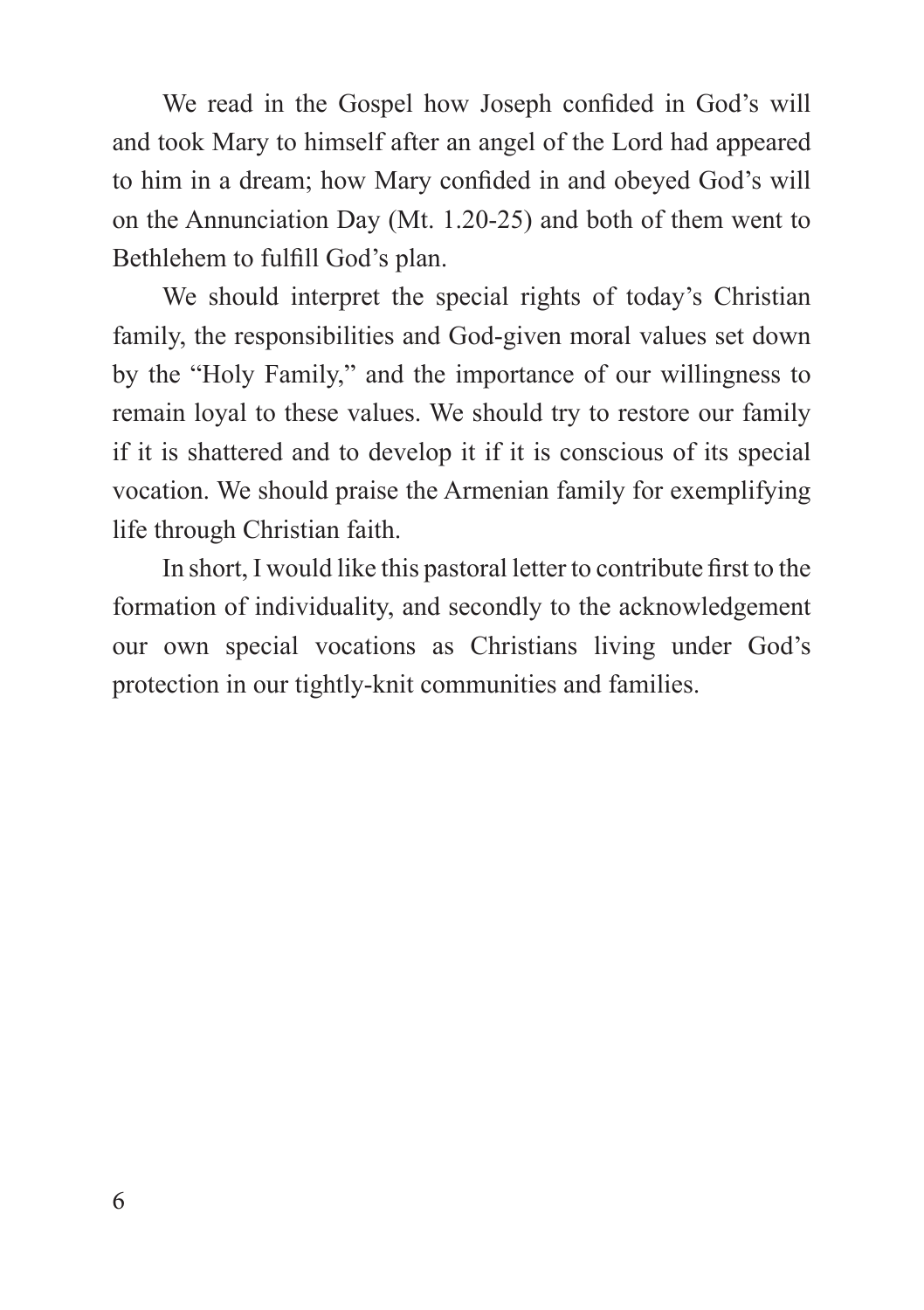#### Exhortation to the clergy

"These things I command you, that you love one another" (John 15.17).

All these theories will be in vain, if we, the clergy, knowing the truth, do not try and confirm it with our preaching and leadership.

Episcopal consecration being the accomplishment of the priesthood, has endowed bishops with certain responsibilities of teaching, and thus sanctifying and leading the Church entrusted unto them (Christian Doctrine of the Catholic Church). However, bishops can assume and accomplish such responsibilities only through the immediate collaboration with the clergy, which through their special vocation have the similar but opposite responsibility of being in communion with the bishops.

Driven by this fervor, I would like to request from you, beloved clergy, sisters and brothers, together with me, to dedicate this year to the service of the Armenian family for the sake of its better and brighter future. Let us try to consolidate our Armenian family with God's grace, keep it united under the indivisible tie of matrimony, strengthen it with our abundant love, and take all the necessary steps so that the Almighty God may bless, sanctify, and protect the family from harm.

We, the clergy, are considered to be the "salt" of the earth, as with a special clerical vocation, we are called to testify to the Armenian family through our good example and kind exhortations, always having the Holy Gospel as our leader and the Holy Family as our model. In the Catechism of the Holy Catholic Church, the priesthood is deemed as one of the seven sacraments of the

7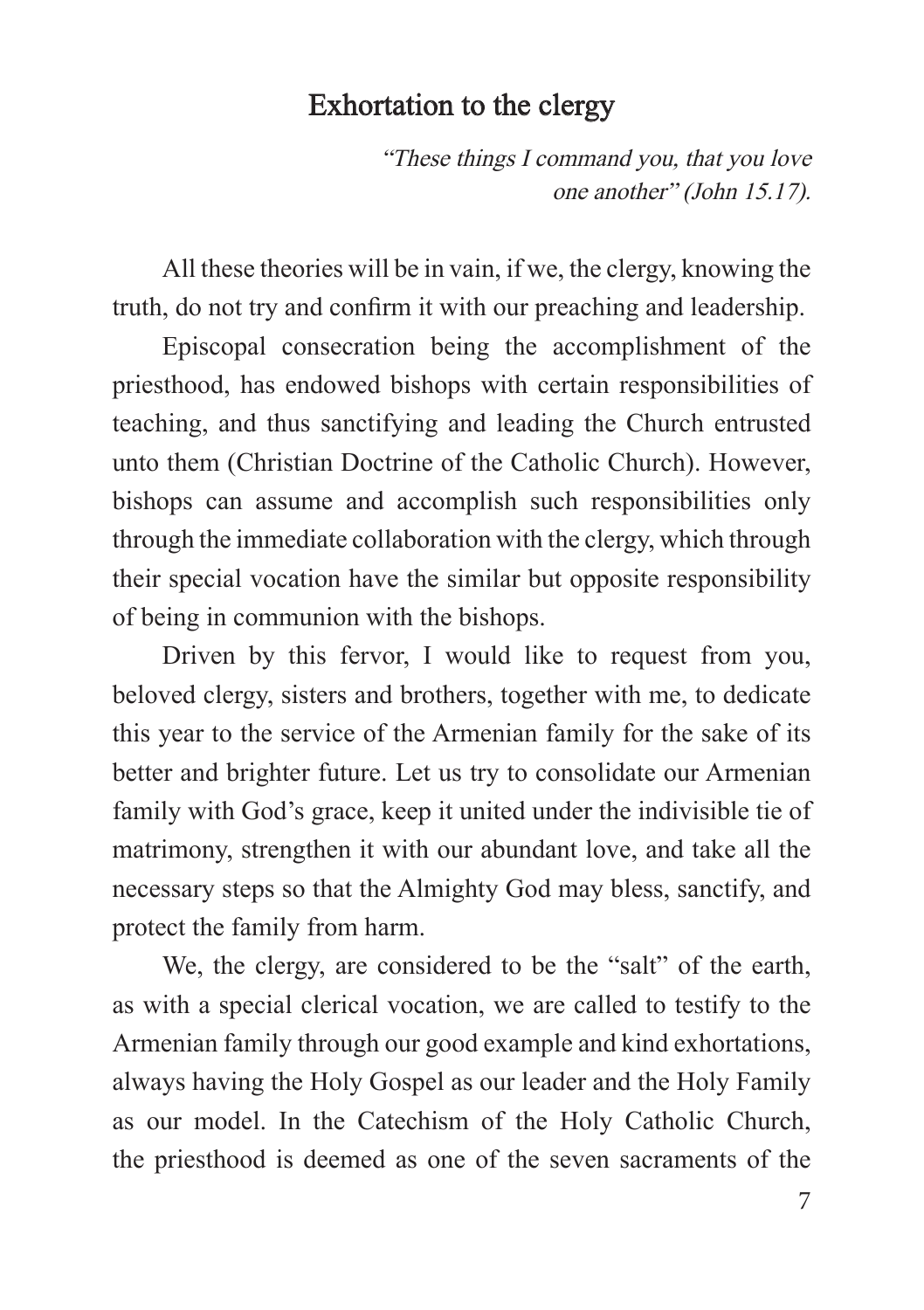Church, and we are the main members of the Church with our humble service for God's sake. For this reason, I remembered the example of salt given by Jesus. However, we should also take into consideration the continuation of the same sentence, "Salt is good; but if the salt has lost its flavor, how shall it be seasoned?" (Lk. 14.34-35). Let's also recall Christ's words addressed to His disciples, responsibilities given to them and capacities they were granted to preach God's name all over the world.

Today the same responsibilities and abundant graces are entrusted unto us, the clergy, to go on implementing Christ's commandments. This year, you and I are especially requested to pay special attention to the families entrusted unto us. We are demanded to be solicitous to disclose the true vocation of the family that is expressed in marriage through the sacrament of matrimony.

However, for implementing the above-mentioned points we should first remember Christ's commandment of love given to His disciples, which was delivered to us, "This is My commandment, that you love one another as I have loved you" (John 15.12).

Indeed, having the priestly vocation, we cannot live beyond this commandment and become worthy of the great honor of being called Christ's apostles. We cannot testify to Christ, unless we keep His commandment and live up to it truthfully. We cannot preach love, which is the unique and essential basis of the family life, if we are deprived of it. The commandment of love was so close to Christ's heart that He again and again commanded His apostles saying, "These things I command you, that you love one another" (John 15.17). So, how can we become worthy of the sacred honor of serving Christ if we do not ripen seeds of love in our hearts?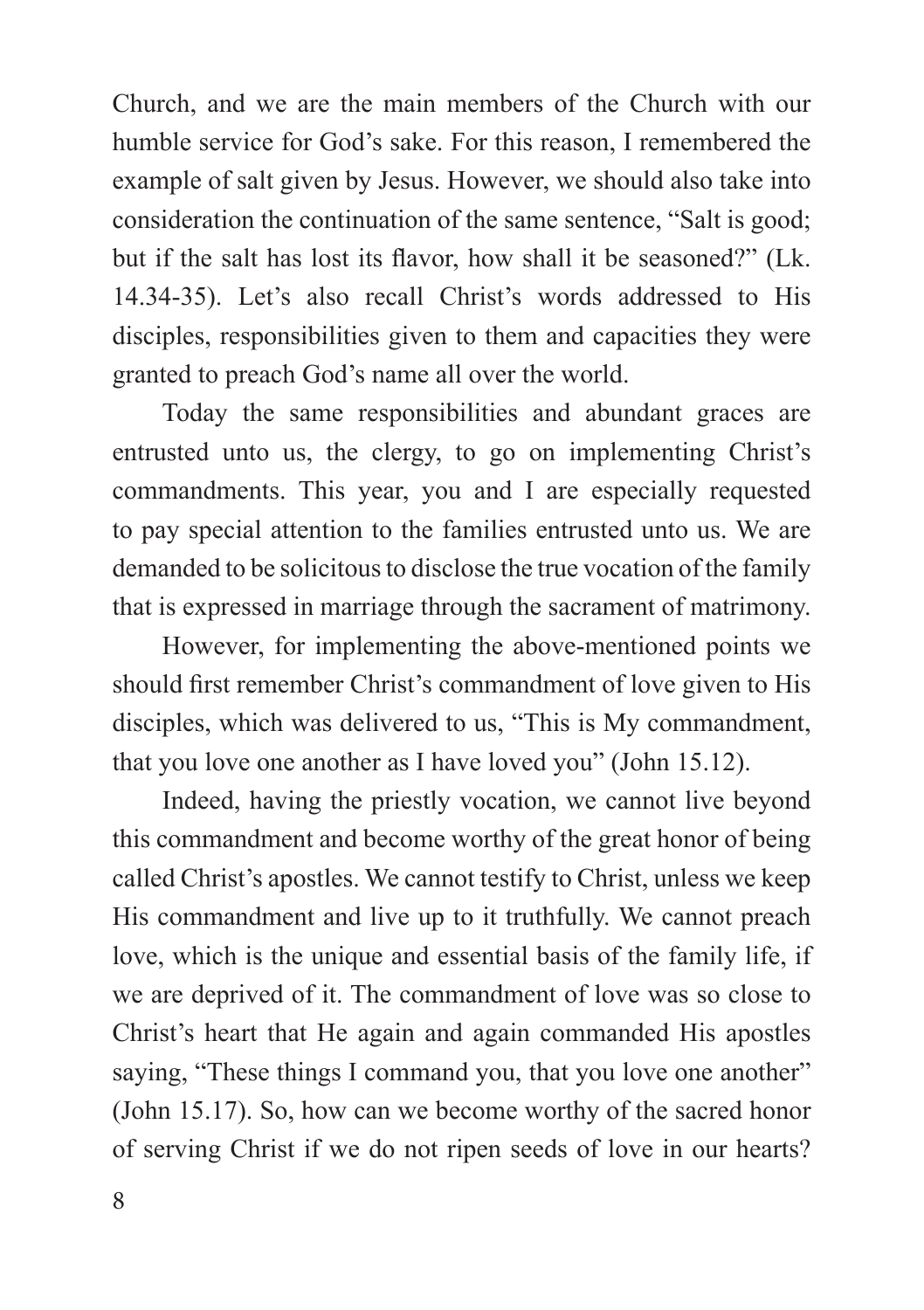How can we act and devote ourselves to the sanctity and success of the Armenian family if, as clergy, we do not have necessary raw materials for love in our hearts?

Therefore, beloved brothers and sister in Christ, I turn to you with humbleness and kindness, asking to totally dedicate the year 2014 to looking over your own conscience and to honestly decide to be renovated, asking for the blessing and grace of God the Father and our Savior Jesus Christ and the grace-grantor Holy Spirit, enriched with and radiating divine love for the sake of the service to the children of the Armenian nation.

Therefore, we should bear Jesus' model as a shepherd. We should remember that He gave us not only titles, abundant graces and rewards, but also responsibilities. We should remember the fragment, in which He says, "I am the good shepherd. The good shepherd gives His life for the sheep… I am the good shepherd; and I know My sheep, and am known by My own" (John 10.11-14).

Hence, our sacred mission is to go after our sheep, to gather, protect and lead them to blissful spiritual meadows. We, as Christ's followers, should testify to the living and life-giving Light — Christ, who says, "I am the light of the world. He who follows Me shall not walk in darkness, but have the light of life" (John 8.12).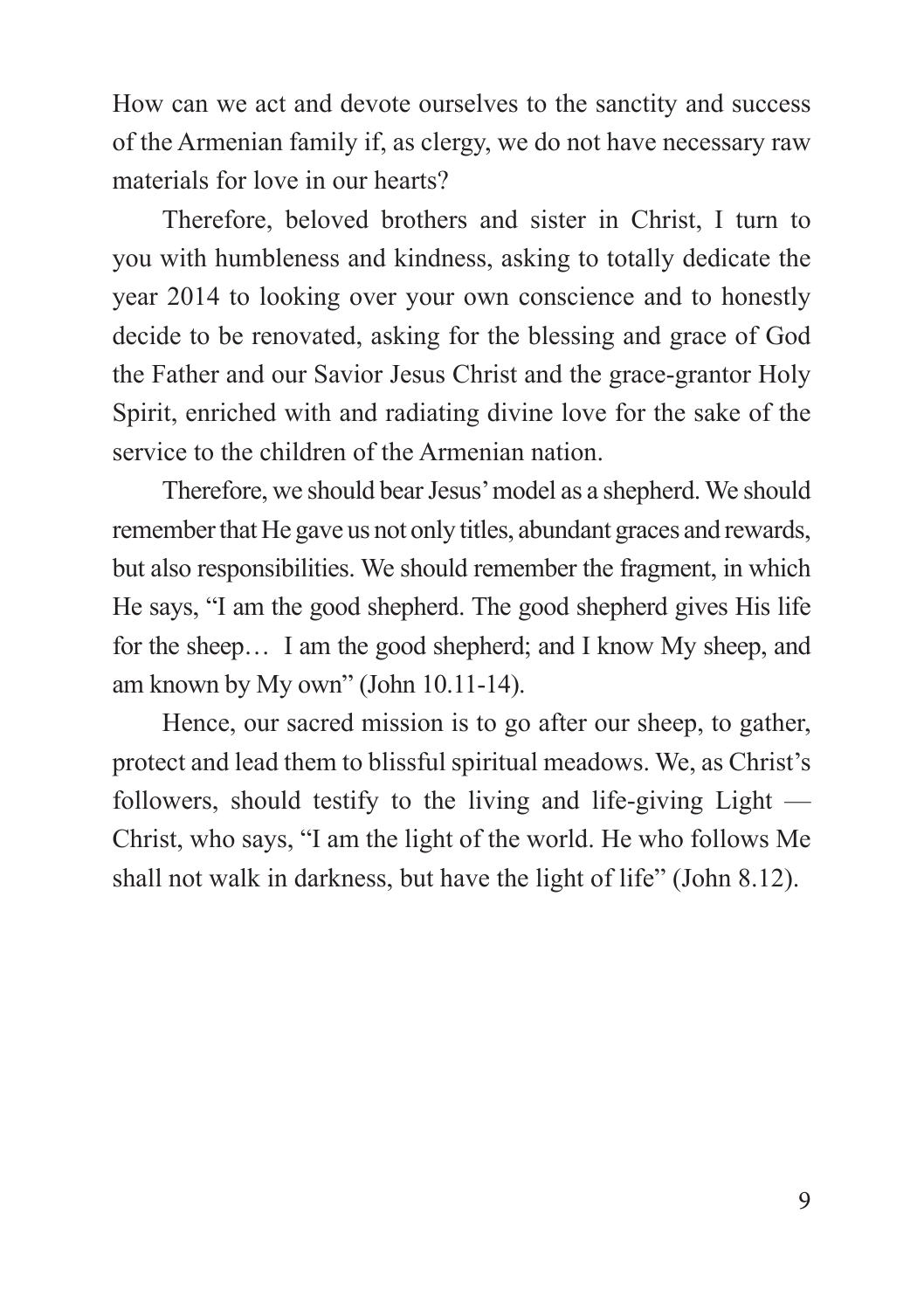### Special vocation of the family

"So God created man in His own image; in the image of God He created him; male and female He created them" (Gen. 1.27)

We have mentioned in the Introduction that for understanding the word "Family" and its essence we should necessarily turn to the Bible.

Therefore, let me mention in the first point what the Holy Bible states in the Old Testament, "Let Us make man in Our image, according to Our likeness…" (Gen. 1.26)

Naturally, these words of God are the expression of infinite divine love, wishing to create man and place him above all the creatures of creation. Undoubtedly, the above-mentioned biblical phrase is full of special description and capacity, especially, when man became the inhabitant of the heavenly paradise, being close to God, being His friend and lord of all the divine creation, armed with unique authority to have domain over the fish of the sea, over the birds of the air, and over the cattle, over all the earth and over every creature that creeps the earth. What an unspeakable and unimaginable honor and exceptional vocation!

In the second point we notice the focus of the same book of Genesis on the character and vocation of the human creation. We see how God the Father bestows the man with the great honor to be "according to His likeness", which is expressed in the following words, "So God created man in His own image; in the image of God He created him…" (Gen. 1.27). This is the only place, where the nature and special vocation of a creature is confirmed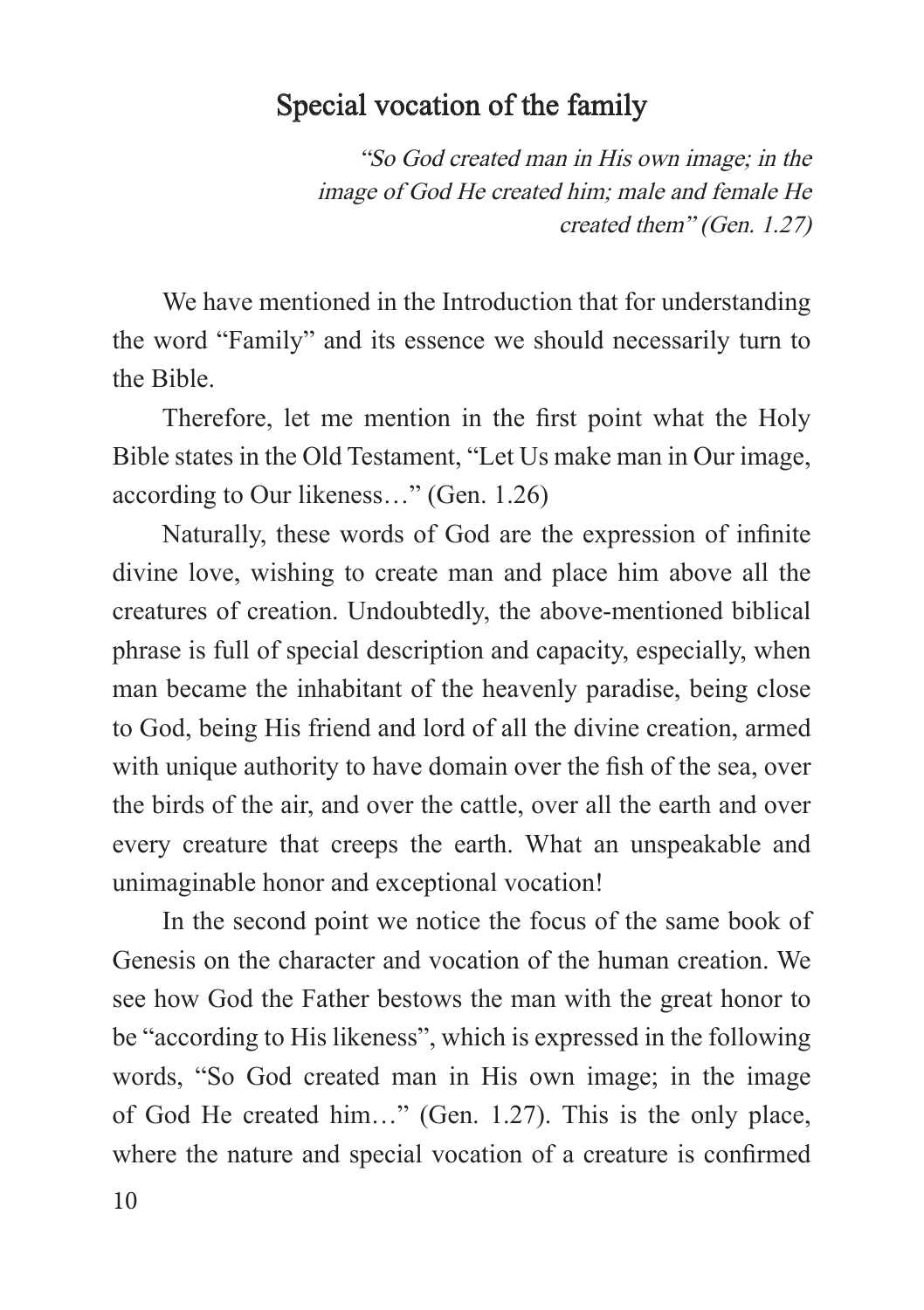by a double mentioning. As to the other creatures, we read the following in the book of Genesis, "And God created and saw that it was good, blessed it and went on creating" (cf. Gen. 1, "The History of Creation"). God showed a special attitude only in the case of creating the man by bestowing him with a special grace, as he was created according to His likeness, "Let Us make man in Our image…" (Gen. 1.26). Indeed, these words confirm the divine character and consequently, the vocation of the man, making him differ from the other creatures.

The second point wonderfully rejects whispers existing in today's human society in the course of centuries that aim at destroying human nature and social structure. In the book of Genesis, at the end of the sentence describing man's creation, human nature is revealed, "... male and female He created them" (Gen. 1.27). Yes, male and female, and not individuals alike in sex. Today, invisible forces try to change the perception of the image of human nature accepting homosexuality as a natural phenomenon and part of human nature by distorting laws of nature.

After these three explanations, we can add more, however, let us content ourselves with God's words pronouncement at the end of creation and take them as a head stone in the structure of the family. It is shown in the following words, "…Be fruitful and multiply; fill the earth and subdue it…" (Gen. 1.28). The man, crowned with God's blessings, received a responsibility to have a family, to multiply and subdue the earth entrusted to him. This phrase of God suffices to originate and establish the institution of the family. Therefore, the first family was established through Adam and Eve, who were supposed to multiply in their union, fill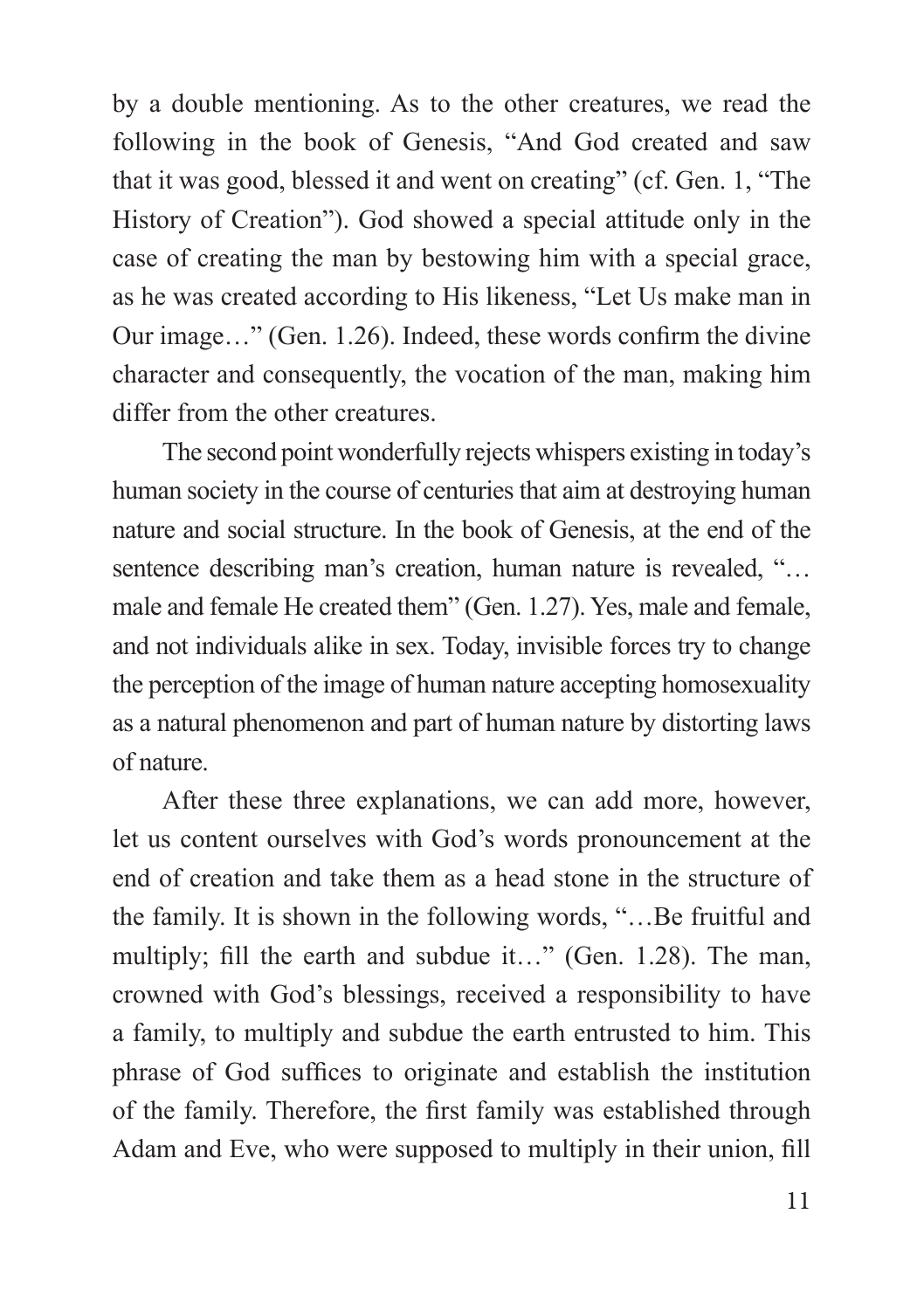the earth and subdue it. Truly, they became one flesh: as it is stated in the New Testament by Evangelist Matthew, when the Pharisees went up to Christ and asked wishing to test Him, "Is it lawful for a man to divorce his wife for just any reason?", Jesus replied them with three affirmations, "Have you not read that He who made them at the beginning 'made them male and female,'… So then, they are no longer two but one flesh. Therefore what God has joined together, let not man separate" (Mt. 19.3-6). Therefore, Jesus not only confirmed what was defined by the creation, but also added one more grace: to live the matrimonial life with new dignity in the holy sacrament of matrimony, which is portrayed by the love existing between Christ - the Groom, and Church - the Bride. As St. Paul describes in his letter addressed to the Ephesians, "Husbands, love your wives, just as Christ also loved the church and gave Himself for her" (Eph. 5.25). O, what a miracle! Christ, with one sentence, reaffirms the aims of the creation, the sanctity of the family, and the indissolubility of divine law.

Thus, Christ's words became a double affirmation and warning for all the individuals, groups, organizations and countries: the creation is the inaccessible reality of two sexes, which aims at continuing the plan of God the Father, "…what God has joined together, let not man separate" (Mk. 10.9). Therefore, family is unshakably established as a magnificent divine sacrament, the responsibility of which is to keep the family away from social and moral vices.

The Catechism of the Catholic Church in its turn requests to preserve the holy sacrament of matrimony that is established between two spouses, male and female, because it is based on divine laws for the sake of the couple's benefit and welfare, procreation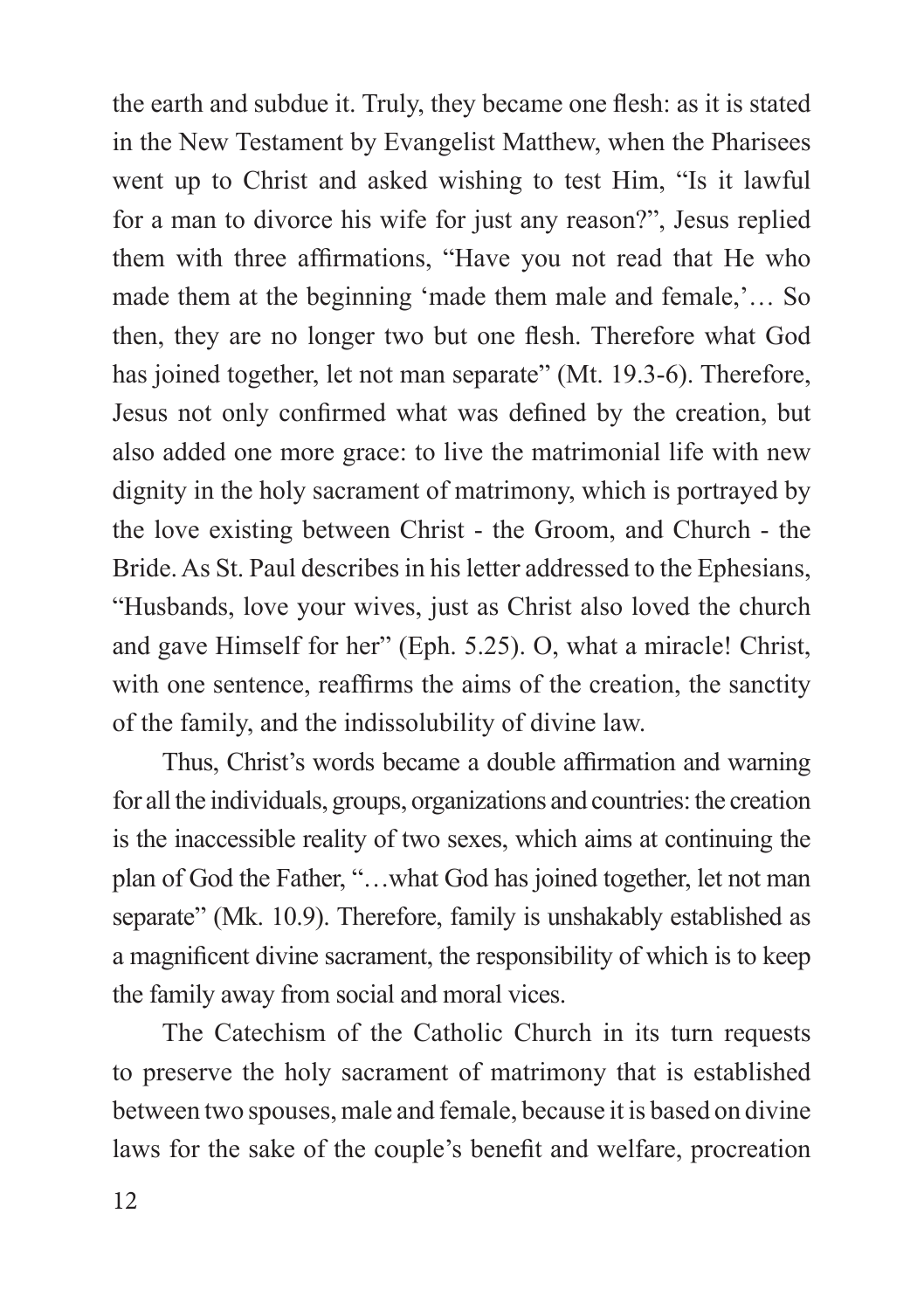and upbringing of the offspring by implementing God's will, i.e. the indissoluble sacrament of matrimony.<sup>1</sup>

God created male and female and called them to live in the sacrament of matrimony by loving one another. As you have noticed in this letter, God's plan is destined for both spouses, because God, being a source of love, created humans in love and invited them to love, therefore, "they are no longer two but one flesh" (Mt. 19.6) and "God blessed them, and God said to them, "Be fruitful and multiply" (Gen. 1.28).

Undoubtedly, the family and its important role in human life are inevitable and undeniable.

The above-mentioned explanation by the Church doctrine aims at none other than reminding to secure tranquility and happiness for the married couple in a healthy atmosphere, reminding of the plan of educating children and preparing a new generation that in the course of centuries shall perpetuate the creation of the human race according to His likeness.

Thus, the family becomes a natural environment, the cradle for the formation of virtues, abstinence, chastity and fraternal love of children and youth. "Family is a local church, moral school of spiritual maturity<sup>2</sup>, where parents and children try to live up to the above-mentioned values. Humans are born in the family and are indebted to it for their existence, therefore, it is impossible to separate or alienate them from their roots. However, when humans are born outside the family, dissatisfaction and pains emerge in their hearts, which are predominant during their entire life", states

<sup>1 (</sup>COMPENDIUMDU CATÉCHISMEDE L'ÉGLISE CATHOLIQUE CHAPITRE III LES SACRAMENTS AU SERVICE DE LA COMMUNION ET DE LA MISSION 1659-1660) 2 (Enchiridion della Famiglia, p. 709, 1974)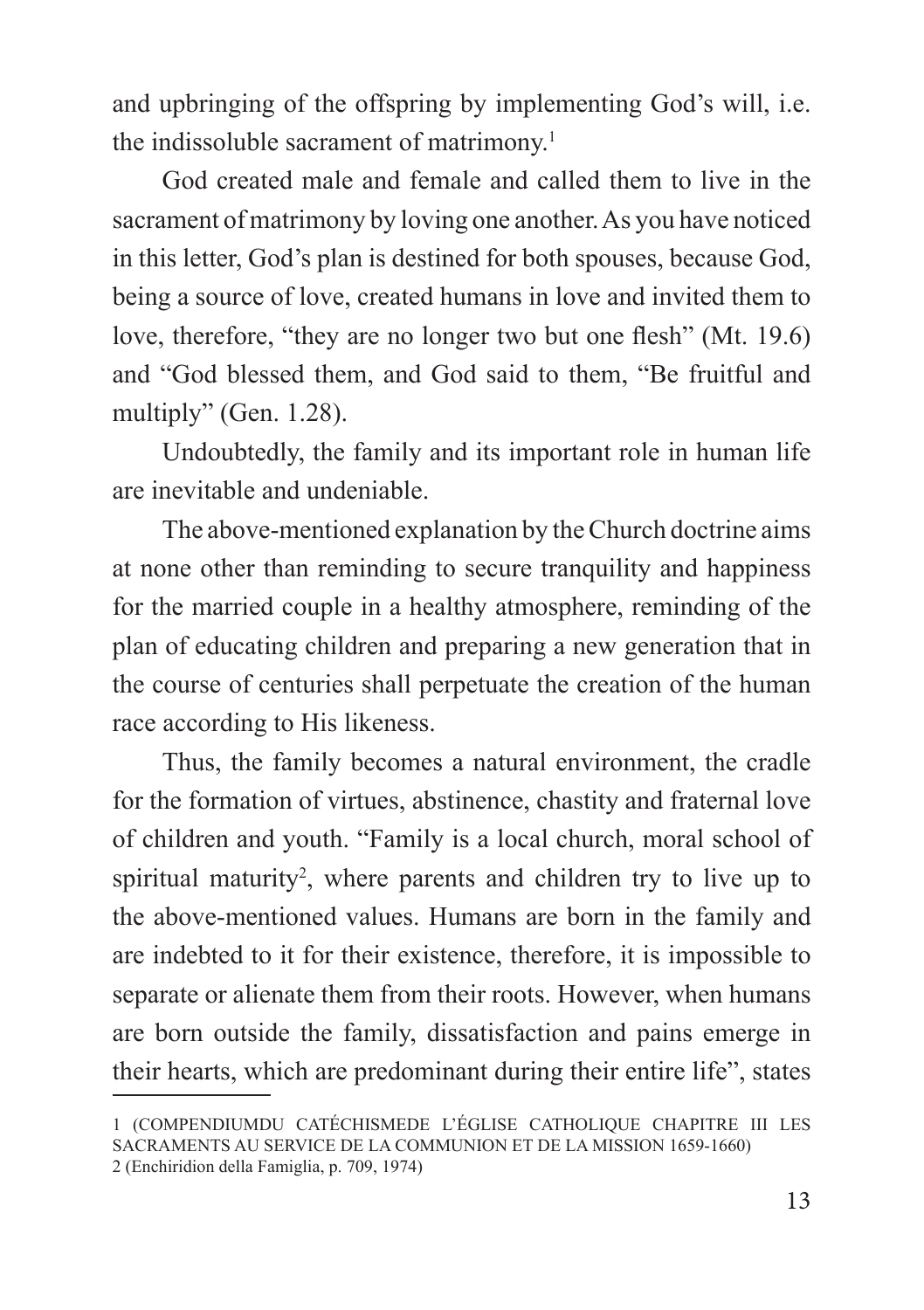Blessed Pope John Paul II. In that case, the Church draws near them and spreads love in their lives<sup>3</sup>.

Responsibilities and rights are jointly distributed among the family members. Parents, in compliance with their parental status and special vocation, have responsibility to control their children's healthy psychological environment, natural growth and maturity. The offspring, who grow and mature in exemplary Christian families, live more easily and practice moral values and divine love imitating the kind example of their parents<sup>4</sup>.

Love is the only fire that unites the family in one hearth, making them mature, steady and simple, conveys strength to them to face difficulties of life, to overcome temptations and testify truly to the Christian identity and affiliation.

After a brief biblical study, let us pass to the second sphere to consider extensively the concept and notion of the family in its legal and social definitions.

Indeed, God created the family, loved, sanctified and chose it as the cradle for His Only Begotten Son's birth. In the New Testament, it is a historical reality that Christ reaffirmed the family as a miracle of divine creation. It is also a fact that on the cross, Jesus declared His Mother as the Mother of all mankind in the person of Apostle St. John, "Woman, behold your son!" (John 19.26) and through the same Apostle John, the divine family was adopted by all of humanity, "Behold your mother!" (John 19.27), said Christ.

However, besides these valuable phenomena, it is necessary

<sup>3 (</sup>Gratissimam sane, Lettera alle famiglie Enchiridion della famiglia, p. 284, n.898)

<sup>4 (</sup>Familiaris Consortio, 18, 63-64: n. 532ss; EV 7/1582s. 1716s.)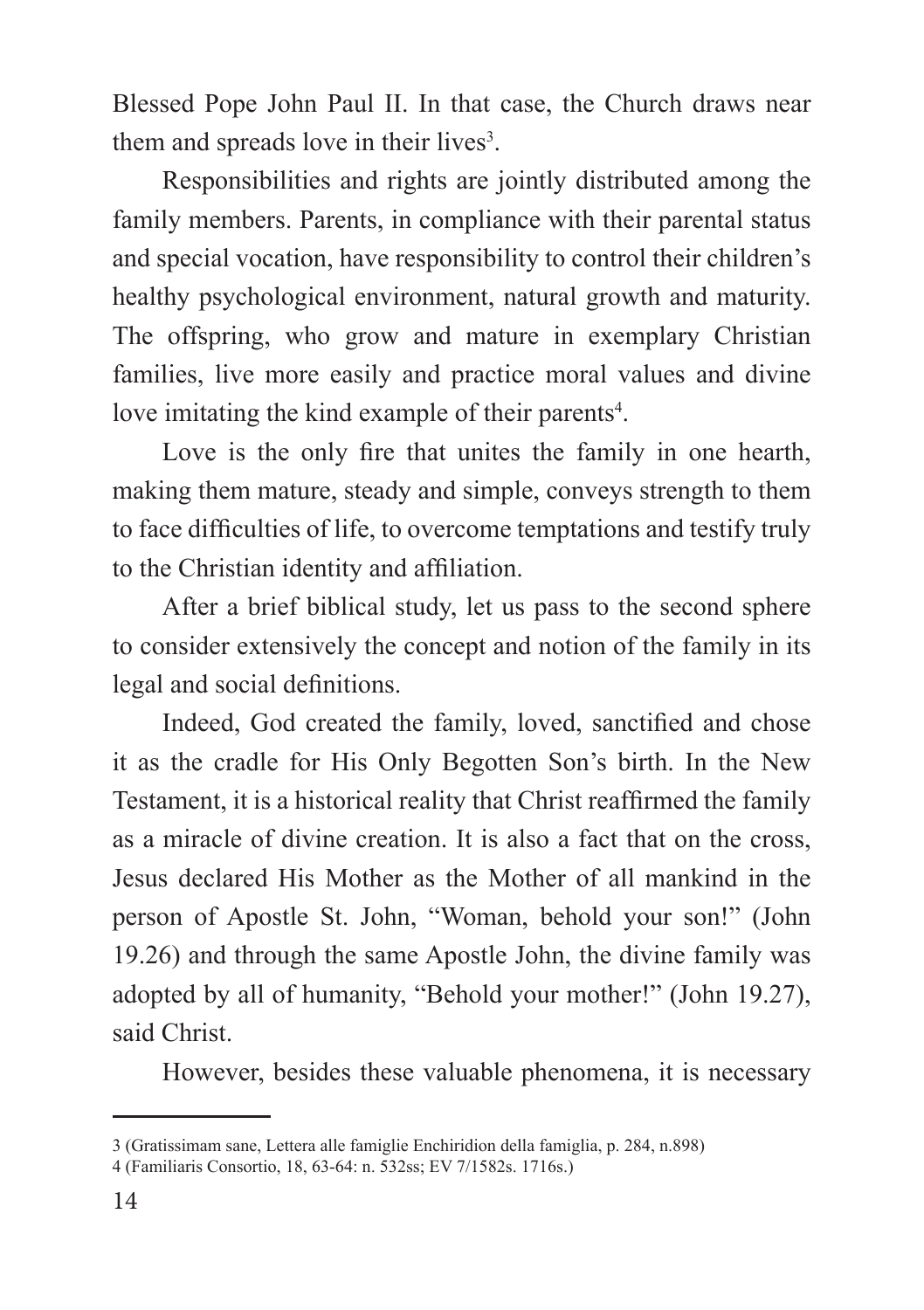to appreciate the precious works done by the human society in the course of centuries: formulations and ideas on the "Family", which developed and reached us in their various interpretations. We can find numerous examples in thoughts and writings of great people of all times. "A family is a miniature version of the society, and the security of the entire human society depends on its integrity," states American pedagogue Felix Adler (1851-1933). Consequently, it is important for us to understand who we are in society and the rights and responsibilities that role entails.

In European culture, the concept of family is explained in the following way, "group of individuals united with legal rules as marriage, and blood relationships - as genealogy. However, many anthropologists have different opinions. They state that "besides blood relationships, there are societies with different cultures and understanding, who live the whole family reality beyond the blood relationships." Let's put all these declarations to one side and focus on the 16th article of the Universal Declaration of Human Rights:

1. Men and women of full age, without any limitation due to race, nationality or religion, have the right to marry and to found a family. They are entitled to equal rights as to marriage, during marriage and at its dissolution.

2. Marriage shall be entered into only with the free and full consent of the intending spouses.

3. The family is the natural and fundamental group unit of society and is entitled to protection by society and the State.

I do not want to reflect on constitutions of various countries and states, as the  $16<sup>th</sup>$  article of Human Rights is adopted by the majority of world authorities.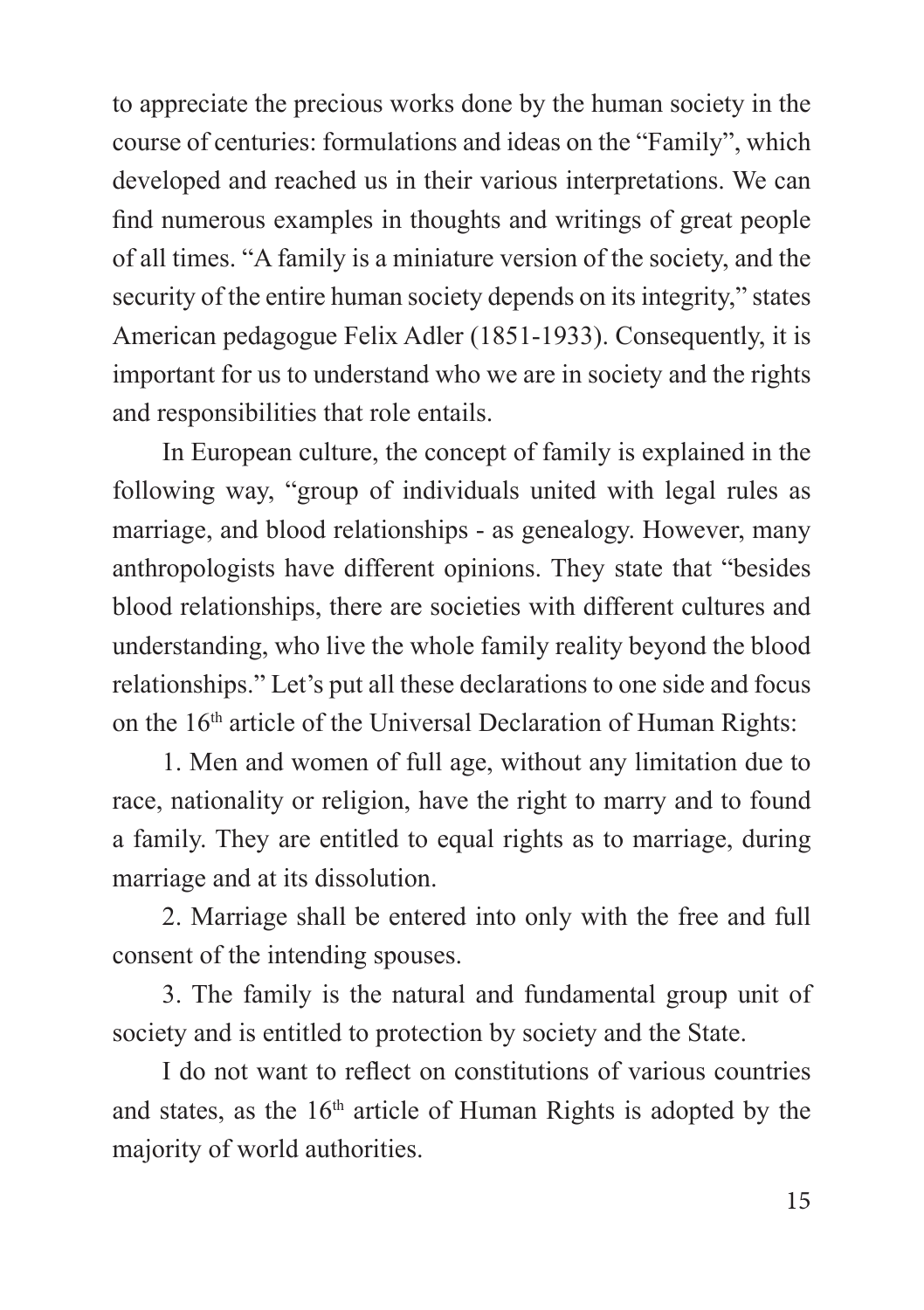I would rather focus on the image of the family in today's society and particularly, on the Armenian family.

From the social viewpoint, the characteristic of the family and its primary role is to procreate and proliferate so that societies may form. For this reason, society and family are in close and permanent relations, and by enduring changes in the course of centuries, they meet the demands of the societies that make up a culture.

The family is a predominant element in the society and culture with an absolute authority to make decisions in having legal and household demands. These advantages work for the benefit of children's safe future.

According to recent scientific studies by experts of social sciences, the family represents the couples or spouses that have special social relations with children. They have an important role in society and are of great value for the public good as future generations of people. Based on the above-mentioned and much more data, the family managed to face malevolent powers in the course of centuries and remained loyal to vital slogans by overcoming them.

In this regard, some researchers have been greatly influenced by the psychology and social status of the family, for example, German philosopher Friedrich Hegel (Georg Wilhelm Friedrich Hegel (1770-1831)), who wrote in his studies on the family, "The first human classification fight takes place in matrimonial life", and this idea was included in discussions of the classicists. Undoubtedly, we can accept this idea and agree with philosopher Friedrich Hegel, if we set conditional disparity between two spouses. The author's study will also do justice, if we bereave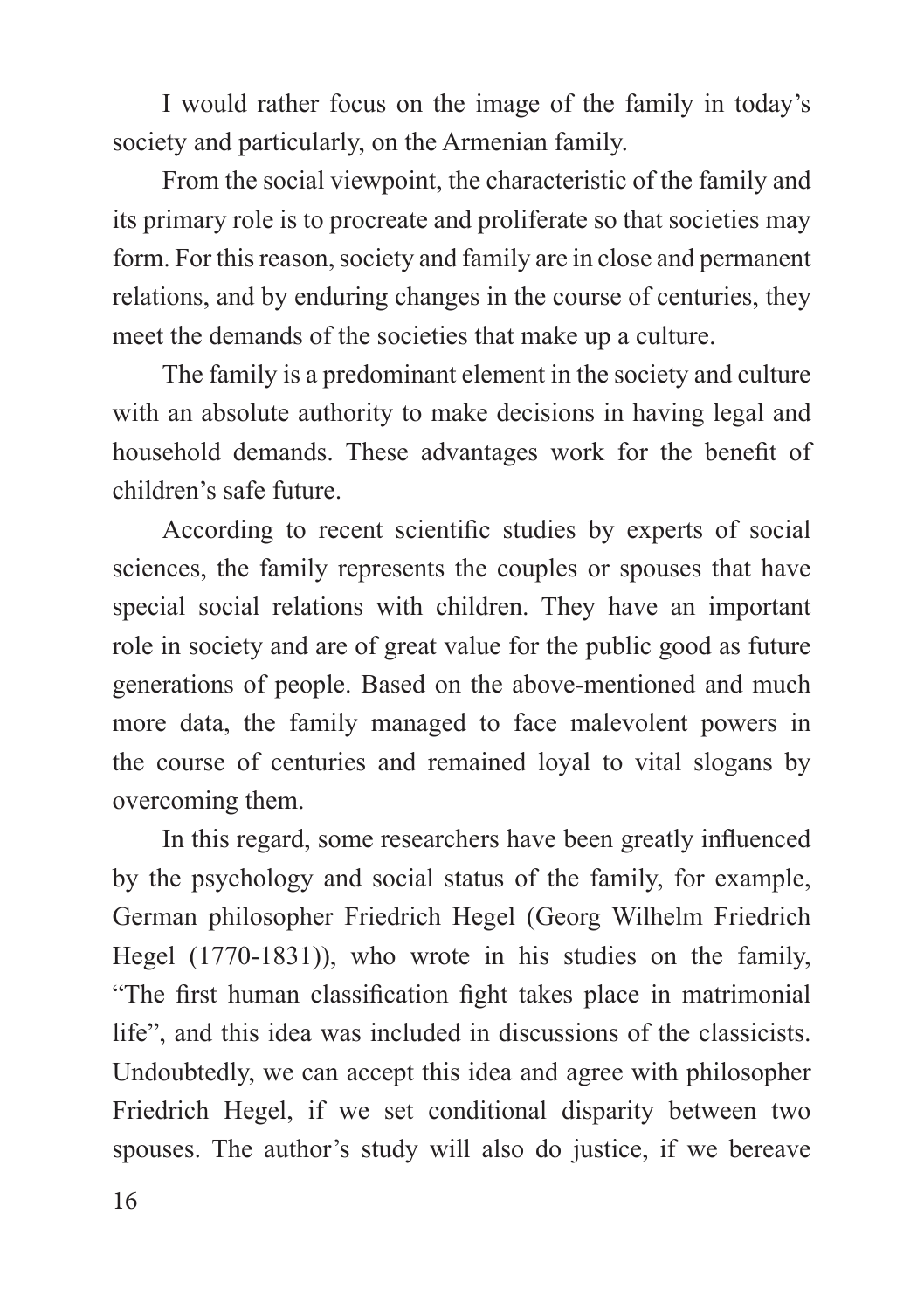human beings of their spiritual and moral values and alienate them from their Creator that created equally the male and female. Indeed, when humans forget their identity, vocation of life, affiliation, then fights, misunderstandings, and divisions will become a natural phenomenon in such a society. Thus, the above-mentioned author would be right to consider the family as the first field for the classification fight. There are other authors and among them Peter Laslett, who has a study on the family, in which he divides the family into five classifications.

The most common family.

Nuclear family, i.e. the family consisting of one conjugal unit.

Extended family, i.e. the family that through the marriage of that one unit has family relations with another, which is called patriarchal family.

Co-residential family, i.e. the family consisting of more than one conjugal relations.

Concubinage that we call "unwed mother".

Besides these studies, three more divisions with their subdivisions are introduced by social scientists. First, it is homosexuality and the response to it is found in the book of Genesis, in which God, with a clear formulation, established the family through two opposite sexes. And we have already reflected on it. As we do not share this concept, there is no necessity to focus on its study.

In today's society, the concept and definition of the family are totally distorted. In European and American societies, the patriarchal purity is lost and destroyed. There are evil powers that try to generalize human life with the globalism psychology, in order to disjoint and weaken the healthy mentality of the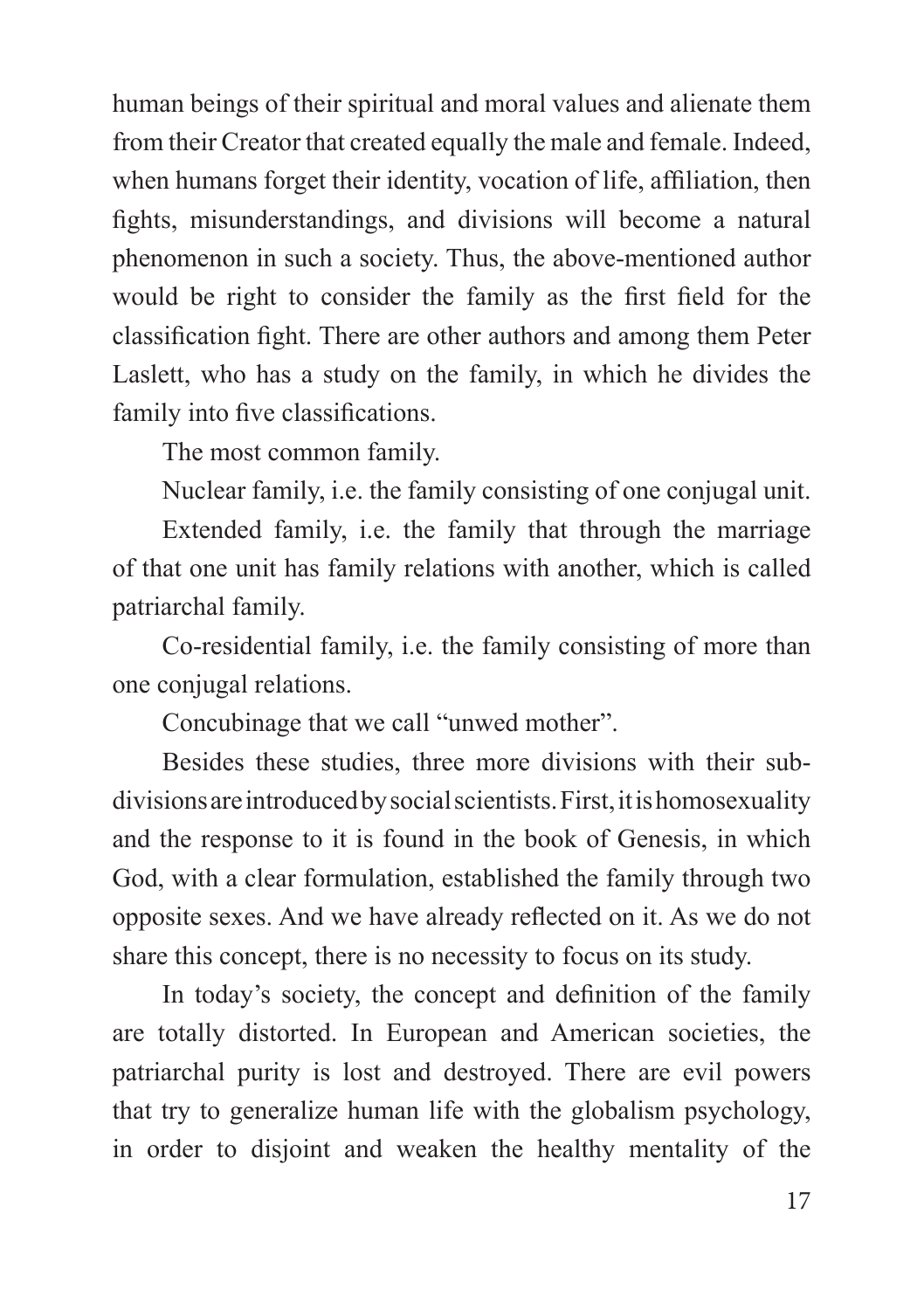family. This reminds me of acquisitions in Africa, where the white people exchanged glittering glass for the diamond. The natives were ignorant, did not realize the real value of diamonds and willingly exchanged them for glittering glass. It took centuries to condemn this injustice. Today this happens not between the whites and blacks, but in everyday human life. For this reason, our attitude to the family remains traditional, loyal to the family life adopted and cherished by our nation in the course of centuries. We find the formulation of the family in national, church and state constitutions, which correspond to the formulation and character given by the Bible, corresponds to Christ's teachings, on which we have already reflected. Our Armenian family, in spite of various inner problems, believes in the sacred and divine institution of family. I would remiss if I did not mention the second assembly of Ashtishat held in 356, which was convened in the reign of King Arshak II (350-368), upon the initiative of Catholicos St. Nerses I the Parthian (353-373). According to the assembly decisions, orphanages, hospitals, almshouses and poor houses were opened, which shows that from the very beginning, our clergy and kings were greatly caring towards the Armenian family. Therefore, it is natural that today we are devoted to our families and concerned with their anxieties for living it up to the fullest.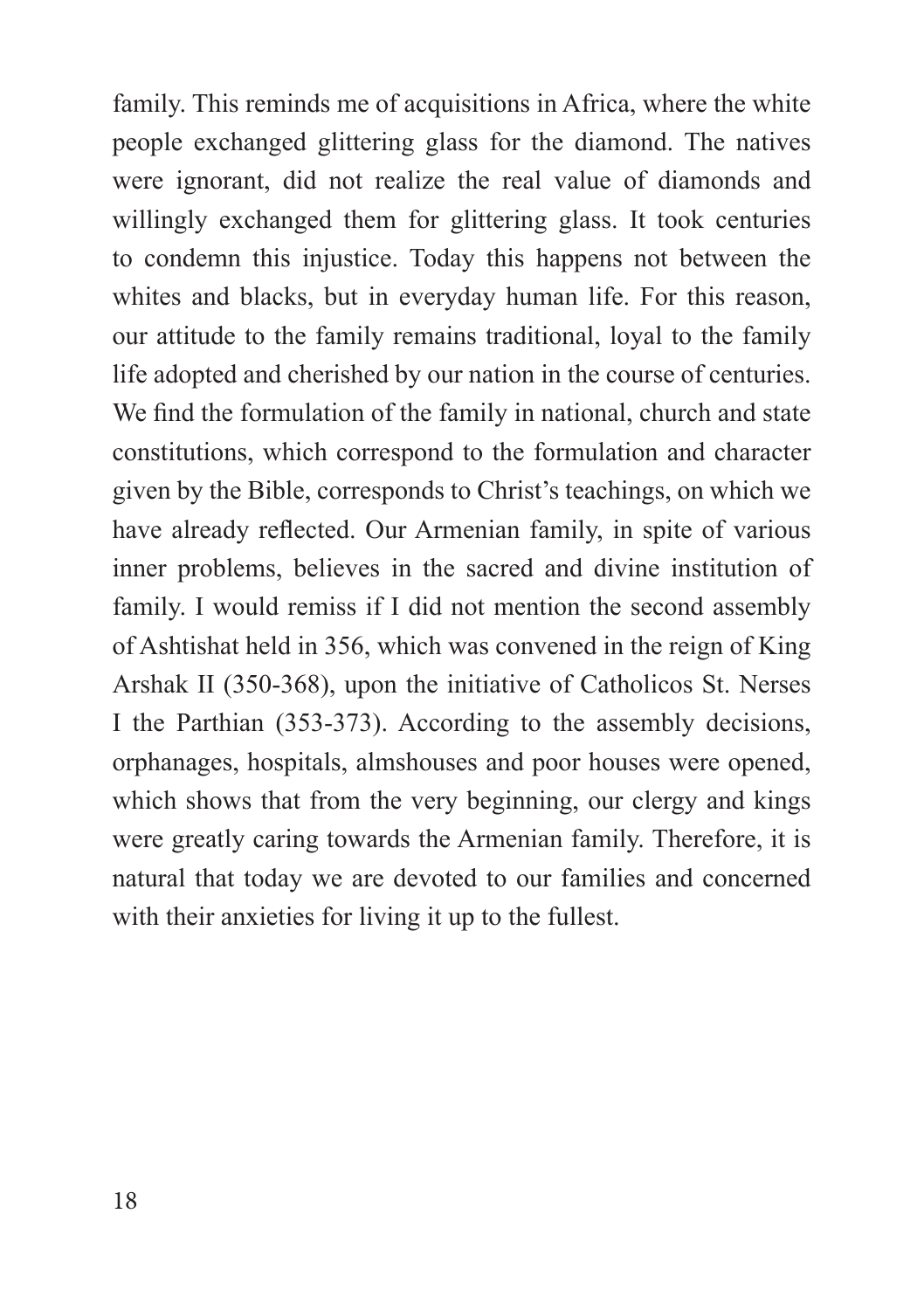#### Family crises

"…Therefore what God has joined together, let not man separate" (Mt. 19.3-6)

Recently, a survey has been published, which points out the great degradation of values (from 40% to 5%) of the family or the institution of family from 1970 to 2000. Precisely, the family faces numerous issues in internal and external relations, in parent-children relations, in relations between the spouses, in relations among the members of the extended family and relatives, including even personal, individual and psychological issues, which negatively affect or otherwise influence the instability of the family. Irresponsibility, selfishness, arrogance, which are oftentimes the result of parental unawareness or negligence, serve as a heavy burden for the peaceful life of the family. Besides mutual relations existing among human beings, there are also financial conditions, ups and downs of wealth and poverty, which in their turn overload the family with negativity and lead to hatred and divisions. It would surprise us if there were no problems and clashes in the family. On the contrary, these issues are signs of life if they are faced and overcome by a good and spiritual disposition. Indeed, we are all concerned with these tough issues on a daily basis, all around the world, such that striving to secure a balanced and natural growth through times of hardship are central to living with grace. As such, it is surely indispensable to awaken a moral and spiritual value within the family that will greatly improve the disposition of all members throughout the difficult time.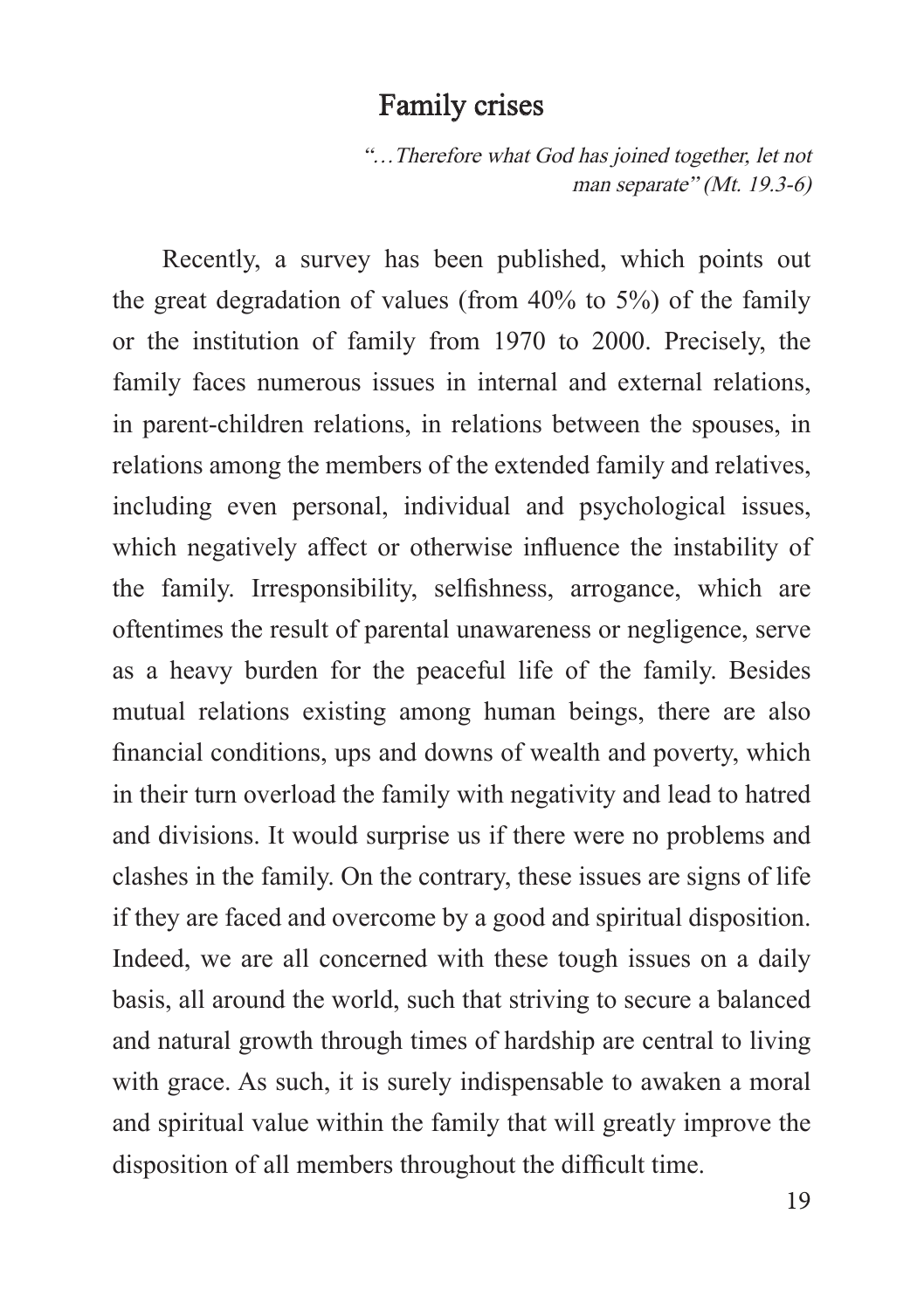#### Love

"This is My commandment, that you love one another as I have loved you" (John 15.12)

Indisputably, the prerequisite for the formation of a healthy family is Love. We are born out of love; couples get married in love, live and give birth to children in love. Unfortunately, the current reality shows that love is abandoned; love is exploited, underestimated and tattered for personal benefits. Love has been converted into an instrument of aberration for committing immoral deeds.

The family is based on love and not on the above-mentioned negative ideology that's perpetuated in popular culture and media. The family is an institution of true love. And if love reduces in or totally is absent from this institution, how can the family be nourished? The main reason of the family problems is the absence of love. Unfortunately, the formulation of love is imperfect in our Christian society and often receives different interpretations even within the framework of the family. The essence of love is perverted; its sublimity is lost and commercialized. For this reason, our duty is to purify, rectify, and restore it in its true sense. What is love that is so essential for the unity and success of the family?

For most couples, love is the passing of the path of life together in unanimity; is the mutual respect towards one another. For others, love is the voluntary subordination of one person toward the other, and it is not a secret that in the Armenian society, more frequently the wife is subordinate to her husband. Some people consider love as an inexplicable condition and relate it to a feeling or emotional expression, thus they consider themselves unable to describe it.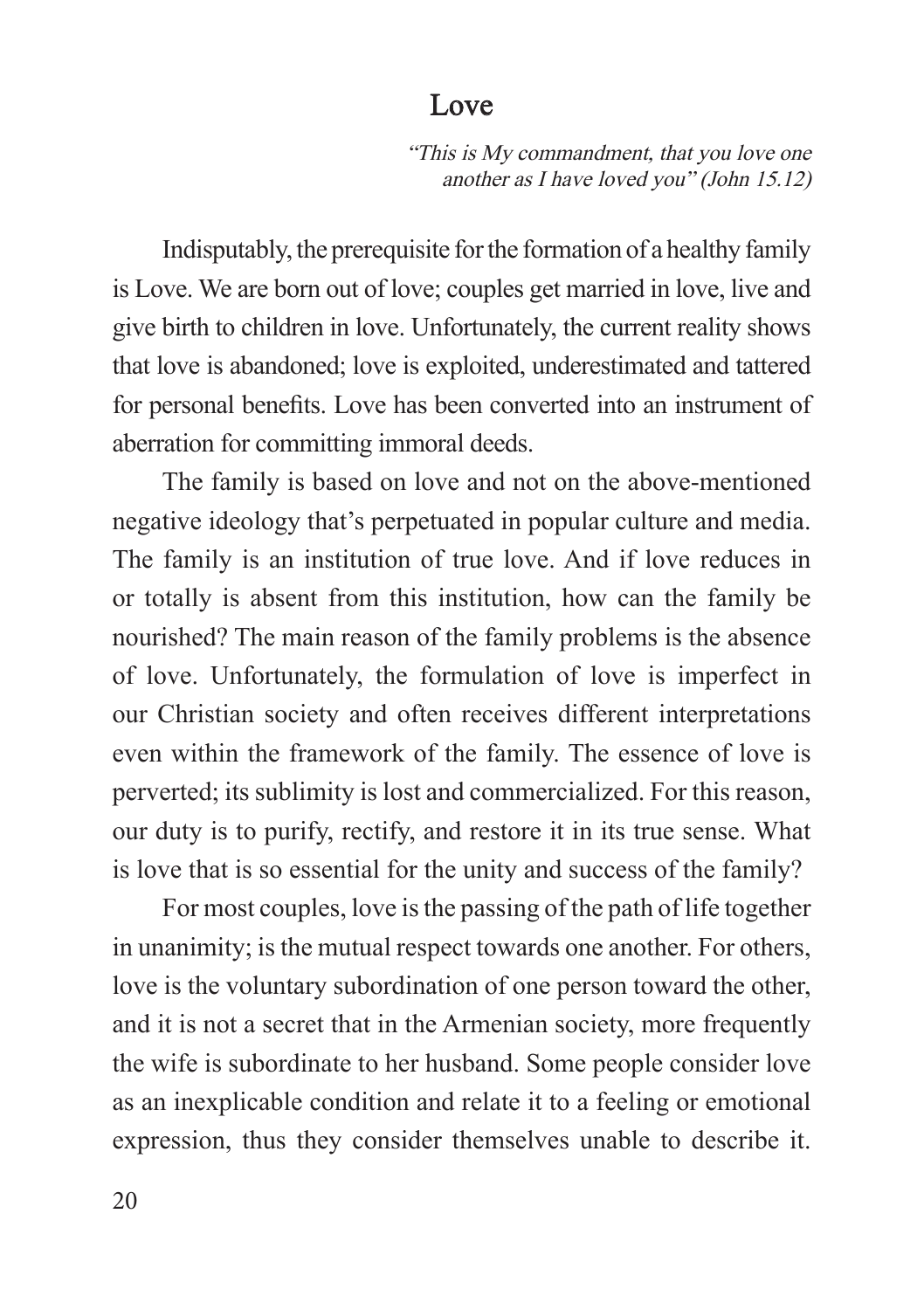All of this shows that love is a victim of poor comprehension. It needs some help to recognize its true sense and understand the exact vocation of the family under its light. Therefore, true love is found in neither of the above-mentioned descriptions and not even in relations of love. The essence and accomplishment of love is in sacrifice: unconditional, perfect, total, immeasurable sacrifice that is achieved in a permanent disposition. This description of



love is reflected in Christ's image: what a love Christ gave to us for our salvation! Apostle St. Paul states in his letter addressed to the Philippians, "Let this mind be in you which was also in Christ Jesus, who, being in the form of God… made Himself of no reputation, taking the form of a bondservant, and … He humbled Himself and became obedient to the point of death, even the death of the cross" (Phil. 2.5-9). This is the true love required from the spouses. This is the secret and the key that ensures happiness for the family, its healthy and successful progression. Sacrifice and total devotion to one another – this is the true love that we aspire to restore in our Armenian families. To understanding love thoroughly, I invite you to read chapter 13 of the first letter of St. Paul addressed to the Corinthians entitled, "The Gift of Love."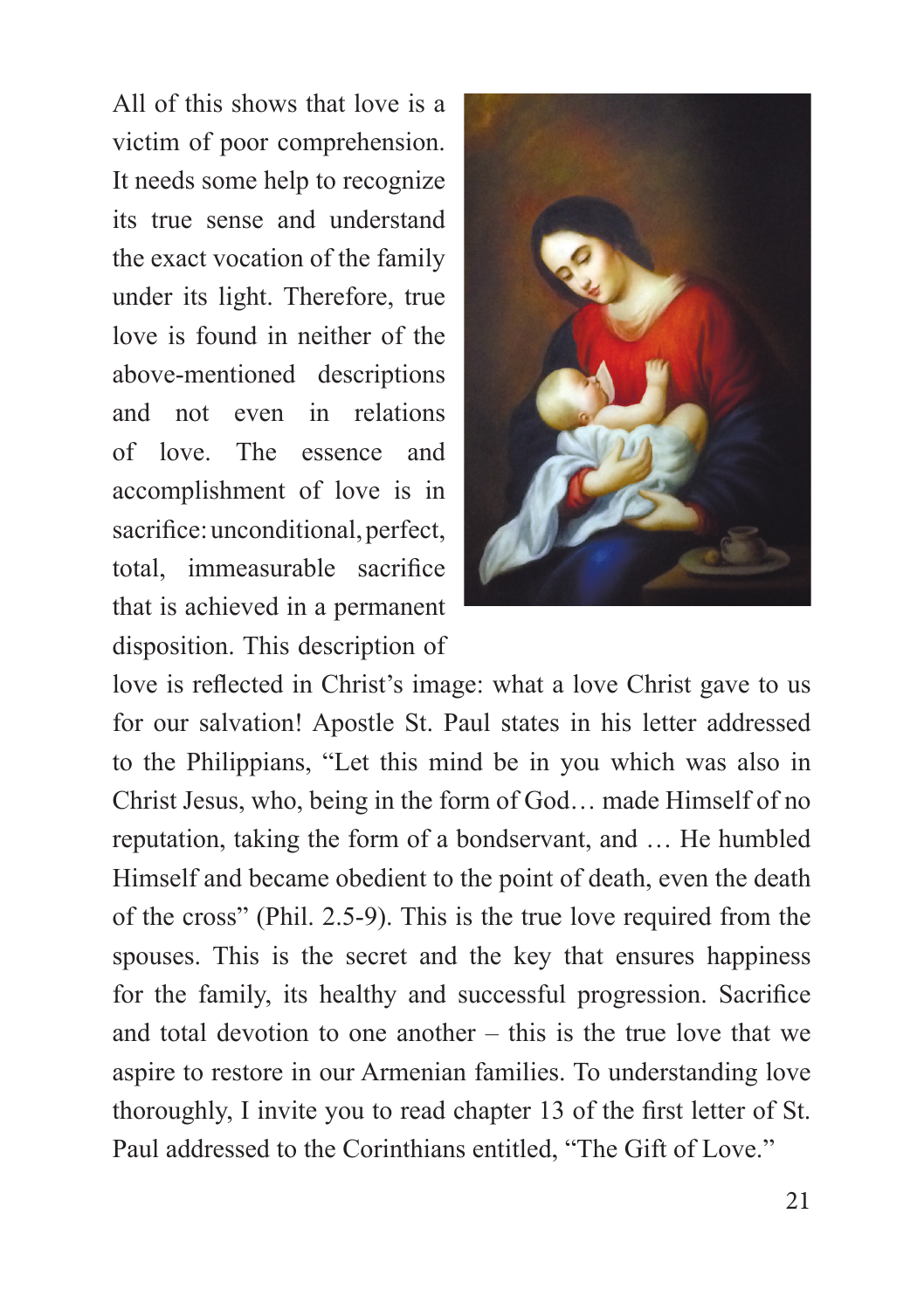## Infidelity

"There is neither … male nor female; for you are all one in Christ Jesus" (Gal. 3.28)

The second pain of conjugal and family life is considered to be infidelity. Indeed, infidelity is one of the main problems of the Armenian family, as well as the most painful one. All of us speak about infidelity as a usual phenomenon that has become part of many family lives. In our society, infidelity is mainly ascribed to women's and men's infidelity, and generally accepted or considered as a natural phenomenon, even a basic human right. Therefore, the Armenian society has two measurements. "So God created man in His own image; in the image of God He created him; male and female He created them" (Gen. 1.27) and blessed and gave them responsibilities without any distinction between the two creatures, "So then, they are no longer two but one flesh" (Mt. 19.3-6), states Christ. And Apostle St. Paul says, "For as many of you as were baptized into Christ have put on Christ. There is neither Jew nor Greek… there is neither male nor female; for you are all one in Christ Jesus" (Gal. 3.27-29). Therefore, the transgression of infidelity is equally condemned both in the case of the husband and in the case of the wife.

However, I do not aim at condemning or judging, but rather drawing attention to errors that have become natural in our society. Unfortunately, the only victims of these errors are our children. Speaking of infidelity, we, driven by love, seek for means to restore the sublimity and purity of our Armenian families. How can we find the sources of infidelity and cure them? Long years of work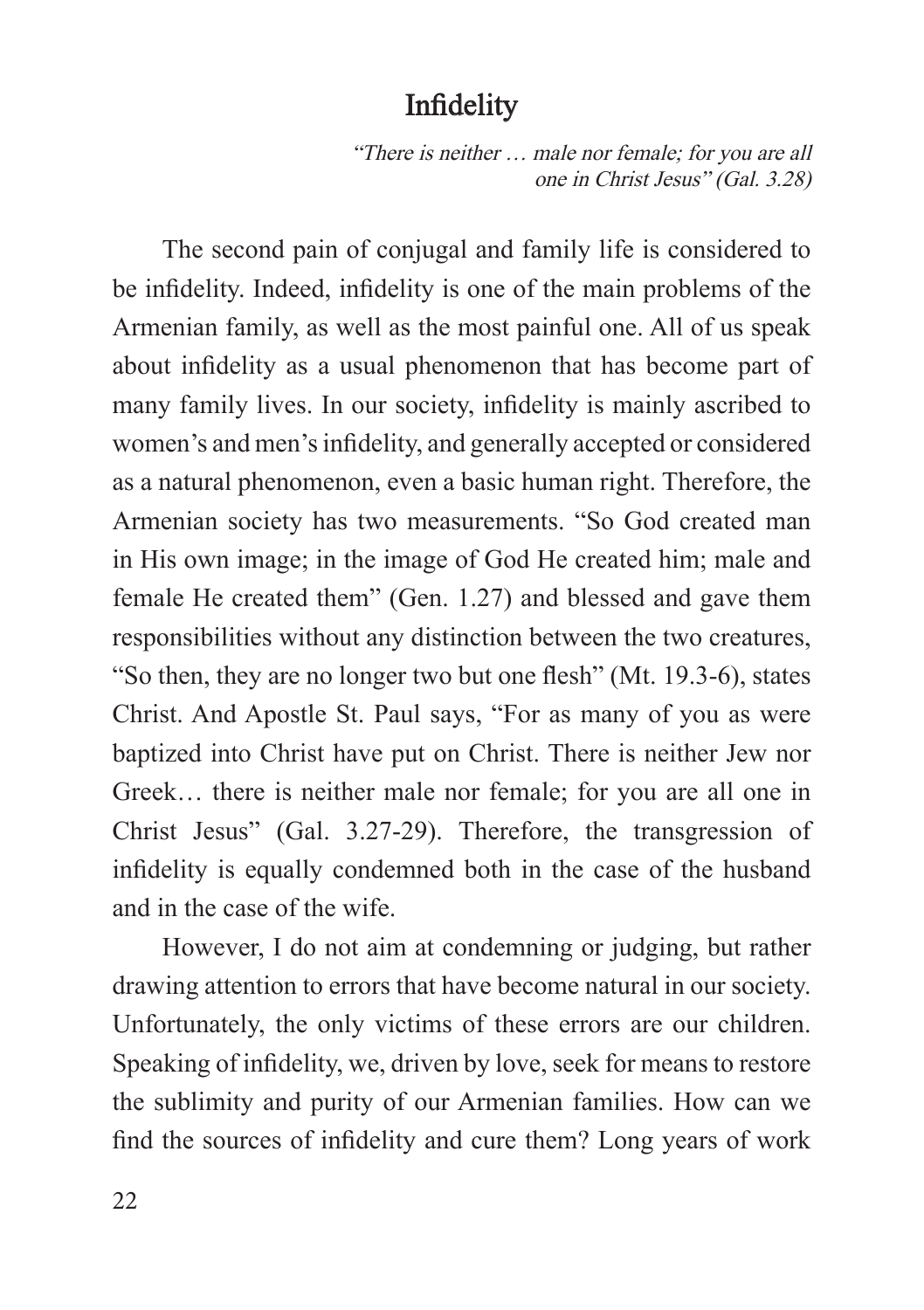in the Church court and the great experience of priestly mission have made me a witness of the family life of numerous couples and a partaker in reconciliation processes of families and restoration of conjugal life. Therefore, I can include the enemies of marriage in five points, which lead the family to separation, divorce and infidelity.

Forced marriage, arranged between one or two sides, sometimes leads to tragedies. Marriages based on family wealth or made in anticipation of some positions can also kill the couples' dreams and future.

Undue interferences of the spouses' parents, which are consequences of uncontrolled parental love, create disturbances in the newly established family and agitate the couple's mutual love and harmony.

 The spouses' greediness and selfishness, which is a very troublesome situation. Greediness is a disease, which creates troubles in couples and their families, as a greedy person disregards conjugal and parental responsibilities. And selfishness is a subconscious complex, which makes people unable to love truly and fully devote themselves to family responsibilities.

Spouses' inconsiderate bonds, friendly, business or social relations, which create aloofness, distance, indifference towards each other, that may cause betrayal and ultimate divorce.

Ungrounded and imaginable ideals, for example, spouses' undue quarrels concerning their children's education, especially if it is a mixed marriage.

These five points stamp on and put into oblivion the most sacred moment of the conjugal couple – the vow of fidelity towards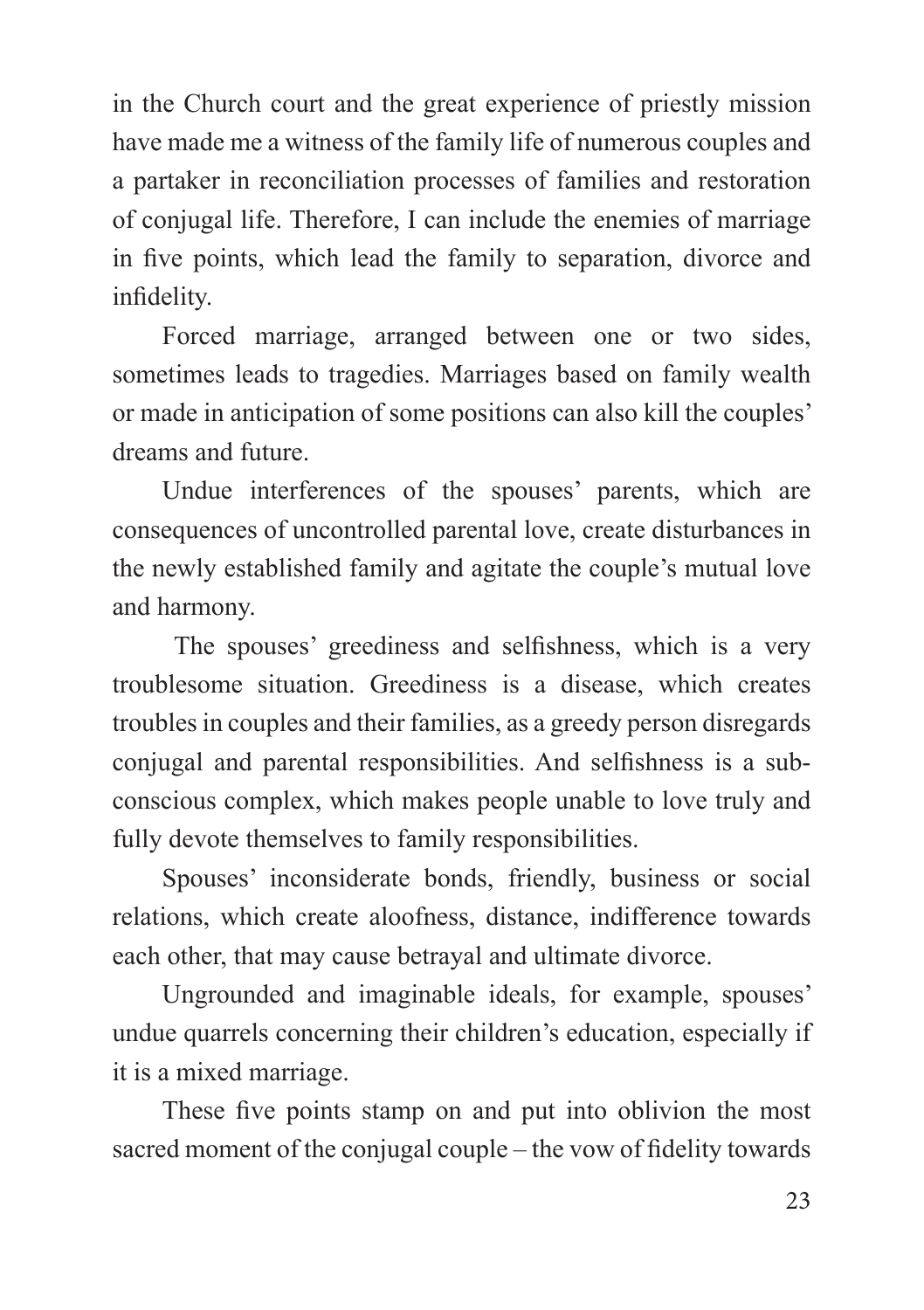one another and towards God that the couple has made in front of the altar. These five points and their outcomes agitate the family atmosphere and disturb the natural course of life. However, the worst part is that it deteriorates children's psychology and lays the foundation for future problems to be faced by the youngsters. Oftentimes, we are negligent in the way we raise our children, because we are incapable of determining their future, one must always be wary of creating vengeful characters within their vulnerable souls from a very young age. This is especially true of children whose parents' marriage fails and gives way to divorce or separation at a time when they are old enough to comprehend the occurrence, but too young to reason through it.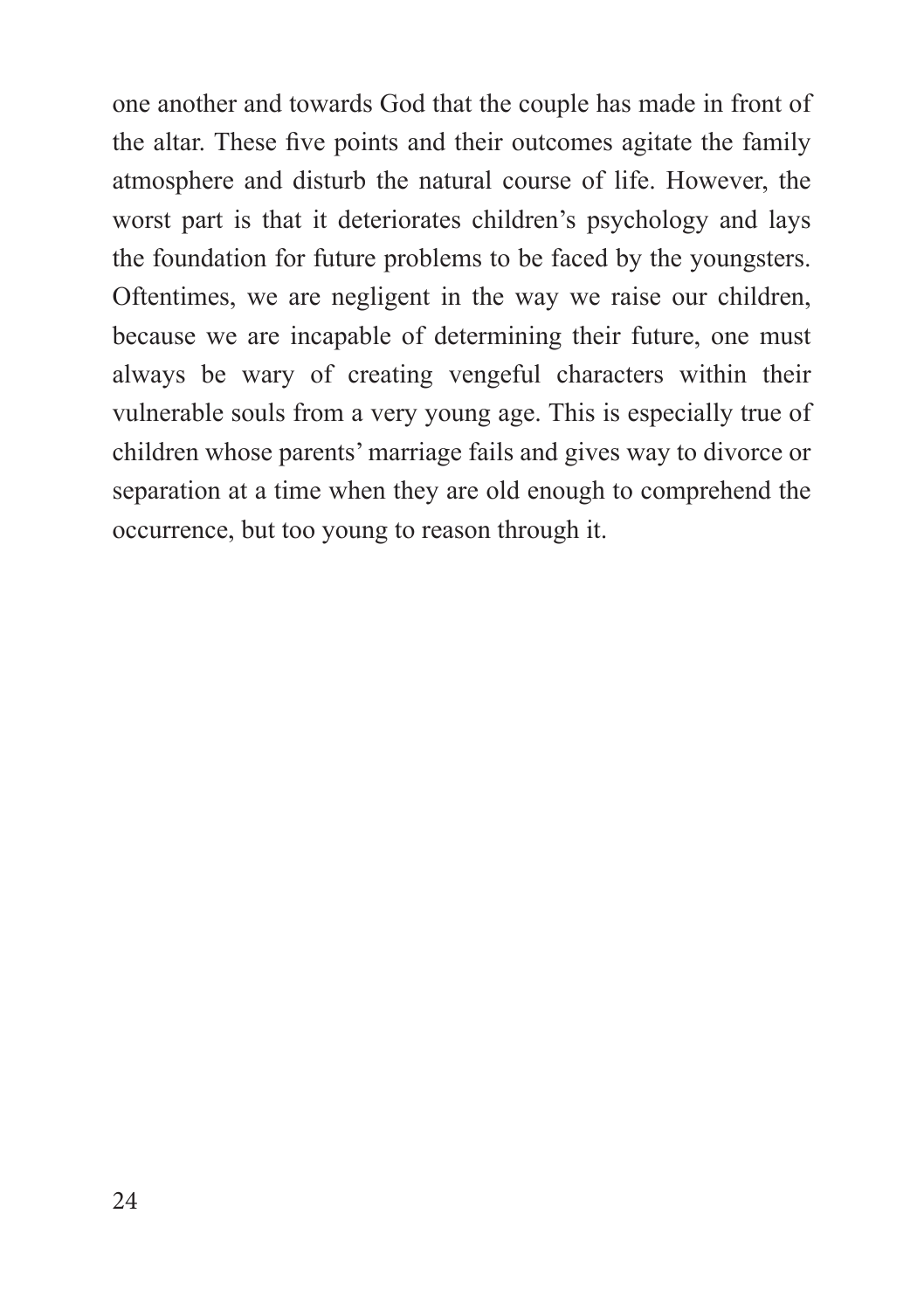#### Divorce<sup>1</sup>

"…Therefore what God has joined together, let not man separate" (Mt. 19.6)

On previous pages I have commented on divorce as a result of matrimonial infidelity. However, in reality, divorce happens not only on account of the above-mentioned vices, but even more frequently, due to individual egoism. Besides being victims of poor communication, they are also victims of indifference of states and governments toward families. This indifference heavily influences the stability of the family and destroys matrimonial relations of even those pious couples, who were willingly united through the indivisible sacrament of matrimony.

Divorce also happens, when spouses consider their whims, wills and wishes to be superior to the detriment of the family. Devotion, sacrifice and true love towards the family go missing. These types of men and women are not concerned with the disasters that may ultimately befall the children of the family after a divorce, of the unfortunate psychological problems that may threaten them throughout their lives. They are purely egotistical in that they are only concerned for their own personal mental and emotional well-being, and not of their children's. However, the Church, in spite of all this, considers the increased number of divorces in some countries and especially in our Armenian society as a social "hurting wound,"<sup>2</sup> and for this reason, continues her Motherly

<sup>1</sup> In my pastoral letter I have used the word "divorce" and not "annulment of marriage" to explain the significance of separation. Annulation of marriage is only studied and carried out in Church courts, while divorce is not accepted by the Church. In case of divorce, second marriage is not allowed, while in some cases of the annulation of marriage the Church permits it. 2 Cf. Gaudium et spes, n.47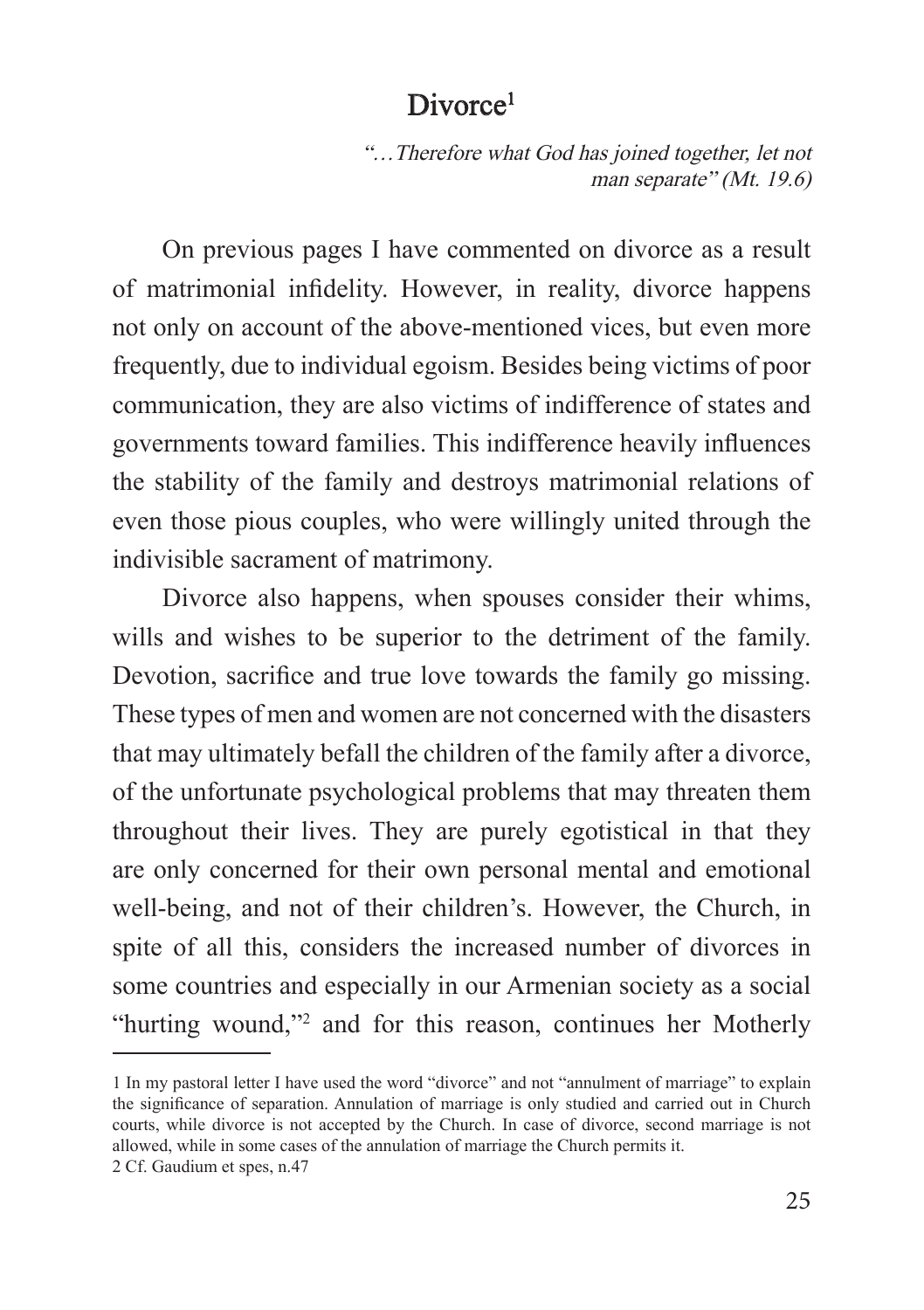care towards the family in a special manner. Divorce is the pain of mankind, especially of those who see the fall of their noble matrimonial dreams. The Church is careful towards her children and follows St. Paul's words, "Rejoice with those who rejoice, and weep with those who weep" (Rom. 12.15).

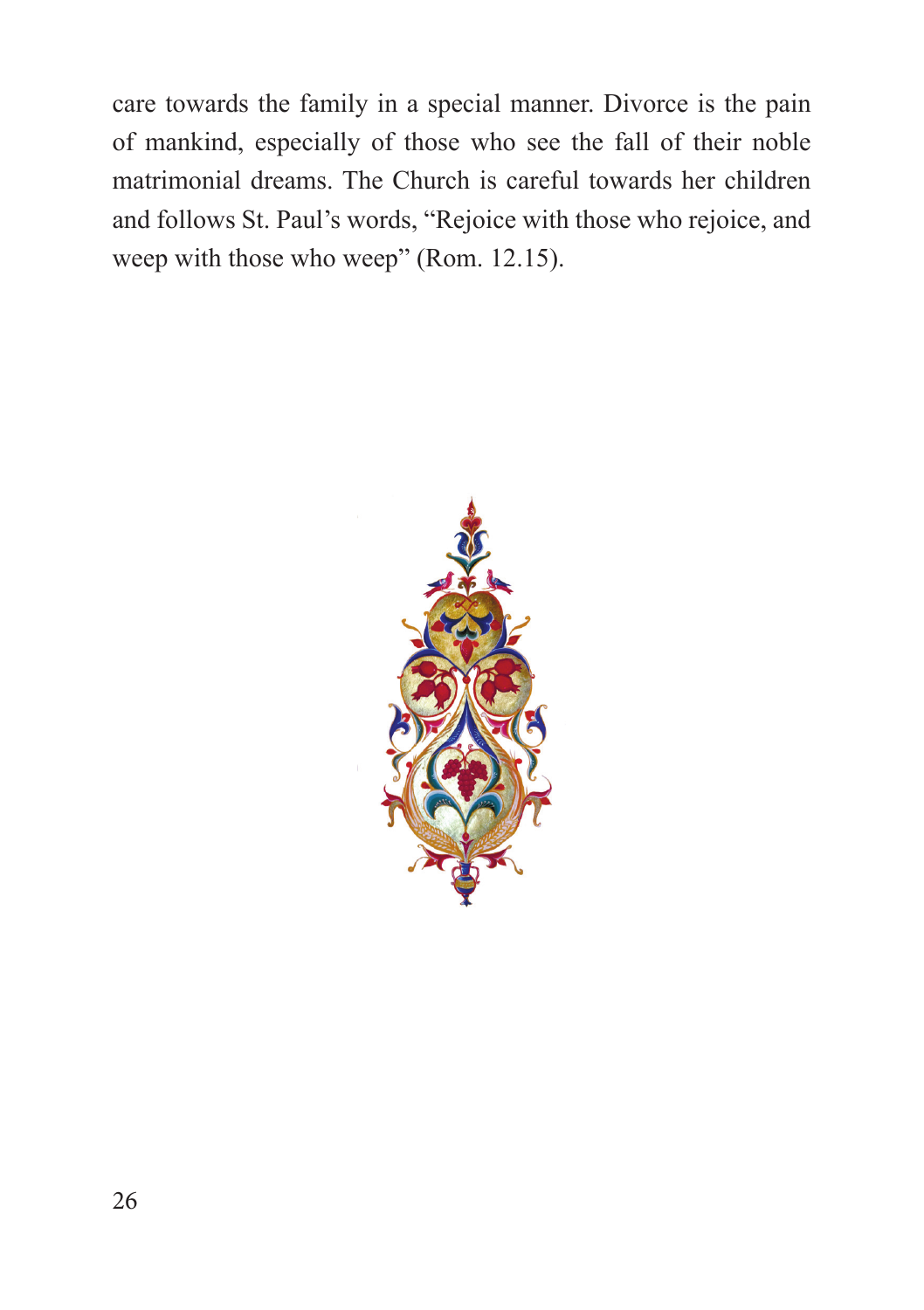#### Poverty

"Blessed are the poor in spirit, for theirs is the kingdom of heaven (Mt.5.3).

Certainly, poverty, to say the least, is an unpleasant condition in human life, especially when the family experiences financial poverty. Let it not be a self-deception, if we take into consideration the consoling words on poverty mentioned numerous times in the Gospel, especially in the "Beatitudes", "Blessed are the poor in spirit, for theirs is the kingdom of heaven (Mt.5.3). Indeed, poverty is not pleasant, however, those who endure it with patience and love, will deserve the blessedness promised by Christ. It creates discord in the family, especially when the children's future is not secured. In society, a poor person is converted to a representative of an inferior and insignificant class, regardless of his/her spiritual and educational competence. Moral values become senseless and unimportant for changing the lives of the poor. In one word, a poor person and a poor family remain abandoned and ignored. It is terrific that the poor are ignored by even some clergymen. Poverty is a cruel phenomenon, but the attitude of the society towards the poor is crueler.

In consideration of the above-mentioned, if there is a true love with a powerful spirit between spouses and children, financial shortage destroys neither marriage nor the family. On the contrary, it becomes a source of aspiration to the unity and collaboration of the family, which leads to achievements of success in their lives.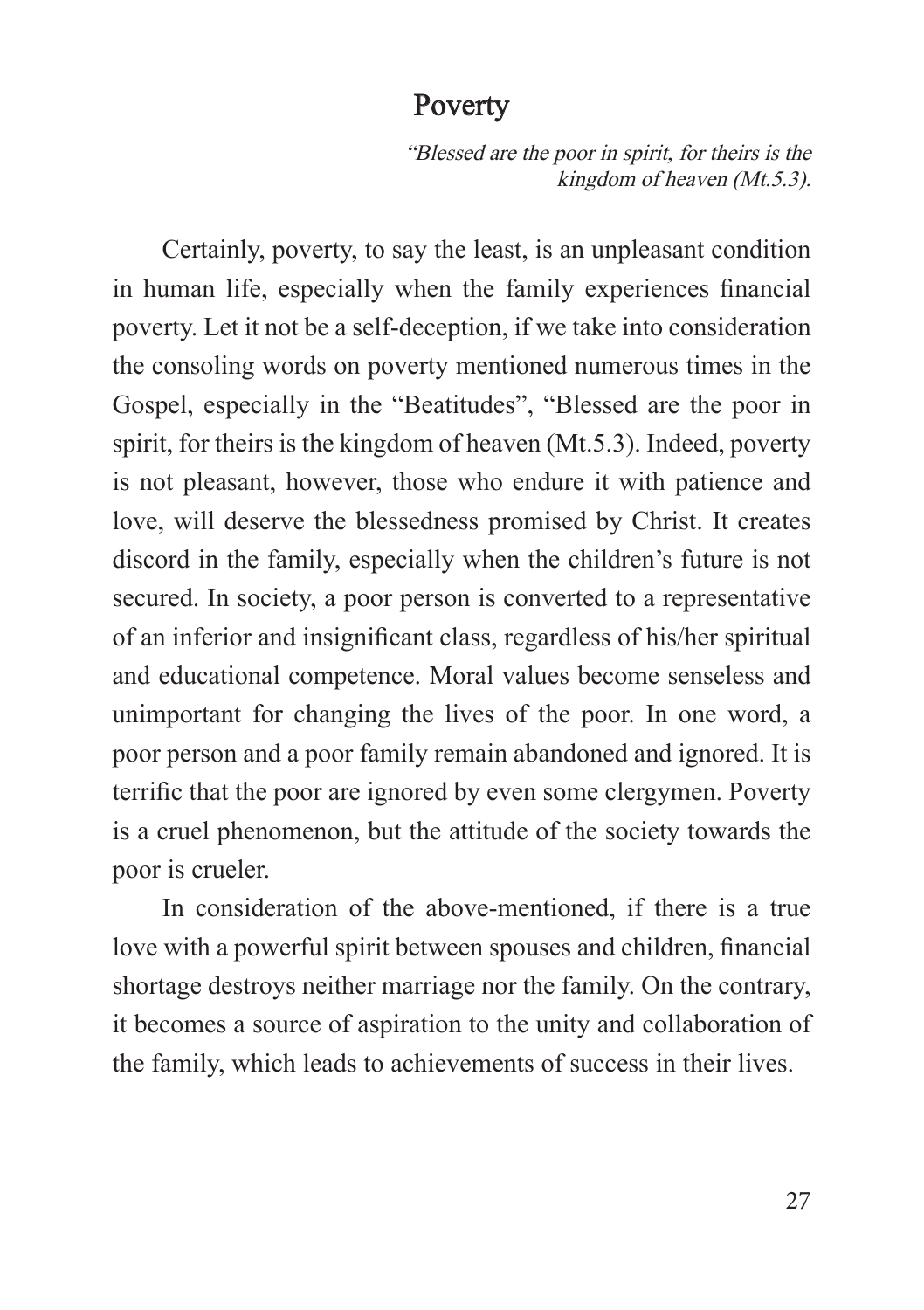## Abortion

"You shall not murder" (Ex. 20.13)

Abortion is a tragic infanticide, which makes us face the horrible murder of innocent and unprotected human beings. It sins against human rights; not mentioning how great a sin it is against God. I do not want to mention that the main victim is the mother that has committed abortion and how much she will suffer in her life. I do not want to remind that the main and principal aim of marriage is procreation. Girls get married wanting to become mothers. How is it possible to explain or justify such a crime? How is it possible to understand the mother's psychology and incentives that push her to kill voluntarily her unprotected child? Even unreasonable animals do not commit such crimes. What a betrayal towards the child, the family, the self, and what a betrayal towards the right of human life and towards life-giving God!

When we were children, we used to read a story dedicated to a mother's heart, in which the child, deceived by the enemy and dazzled by lavish promises, killed his mother and took her heart to the enemy. Hurrying, the child fell down, and the mother's heart screamed anxiously, "My son, be careful not to get hurt".

Today, most mothers' hearts would behave similarly. Unlike pure mothers, who raised and educated generations of children in silence, bearing their crosses, there are mothers, and unfortunately they are numerous of them, who commit voluntary and pre-planned murder, in the form of abortion, against unprotected infants, who found safety in their wombs. What a cruel deed! They shed some tears and then return to the normal course of their life, apathetic and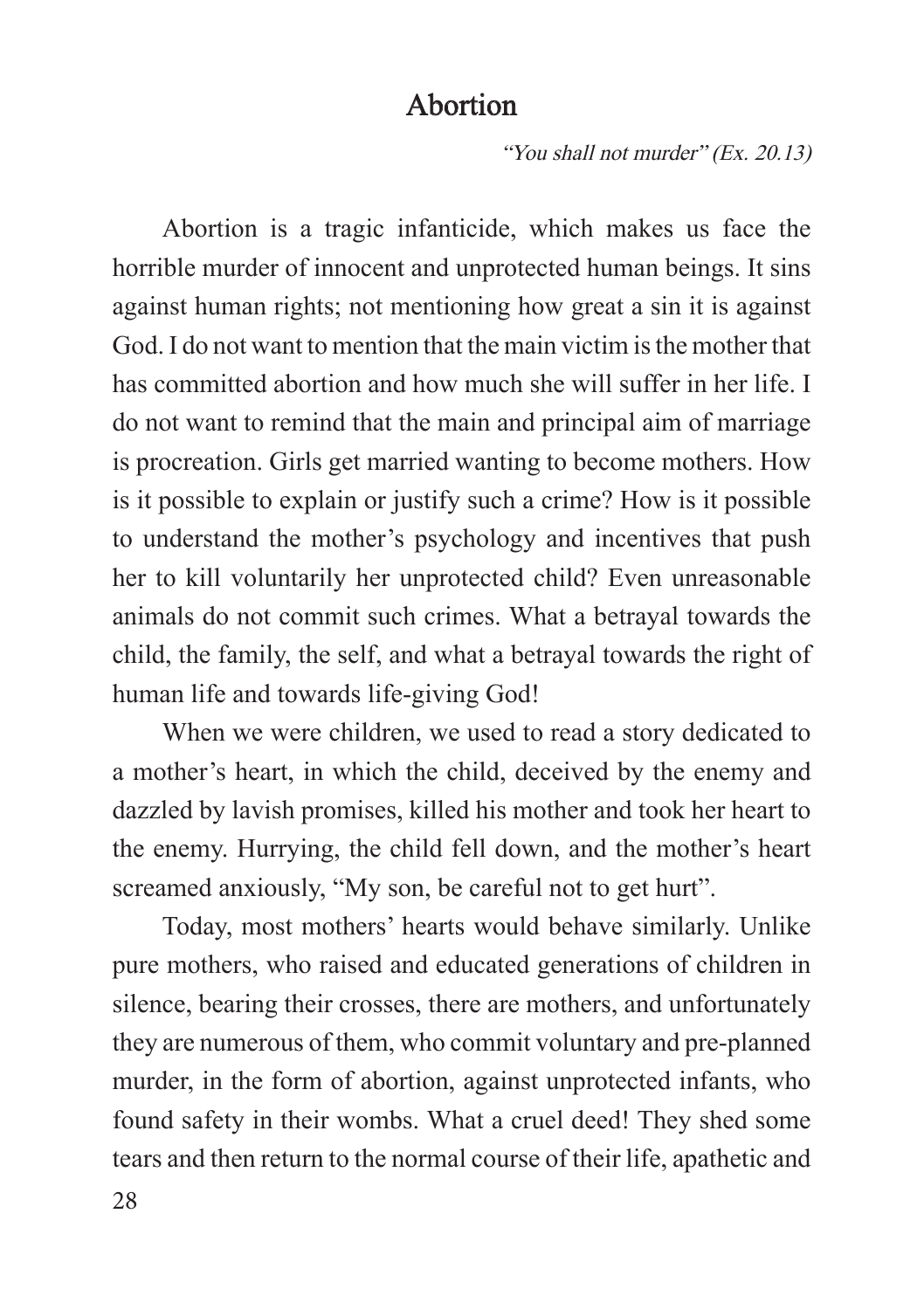indifferent, as if nothing has happened. Today, women do not limit themselves to one abortion; they do it again and again, converting their bodies to a slaughter-house. It is a terrible disaster. While making this analysis, I think about mothers of our nation, whom I would like to hug and tell, "Love and do not murder". I would like to meet young Armenian mothers and tell them with love that there are world powers, supreme powers, and even mighty atomic powers, which are, however, nothing against the power of a believing family, faithful to God. And Armenian girls, your power is in motherhood and family. For this reason, I do not want to go any further and single out those countries and states that actively work to declare abortion as a human right. I do not want to speak of them, who try to destroy the family, the supreme and central power of the mankind. The Church is aware of the existence of these demonic powers, however, remains intact and firm in her divine sources, and based on them, continues to struggle for the respect and preservation of human rights. The Universal Declaration of Human Rights proclaimed on December 10, 1948 by the General Assembly of the United Nations Organization is worth mentioning. On the occasion of the 50th anniversary of its proclamation, the Universal Declaration of Human Rights evaluated "the family as the natural and fundamental group unit of society".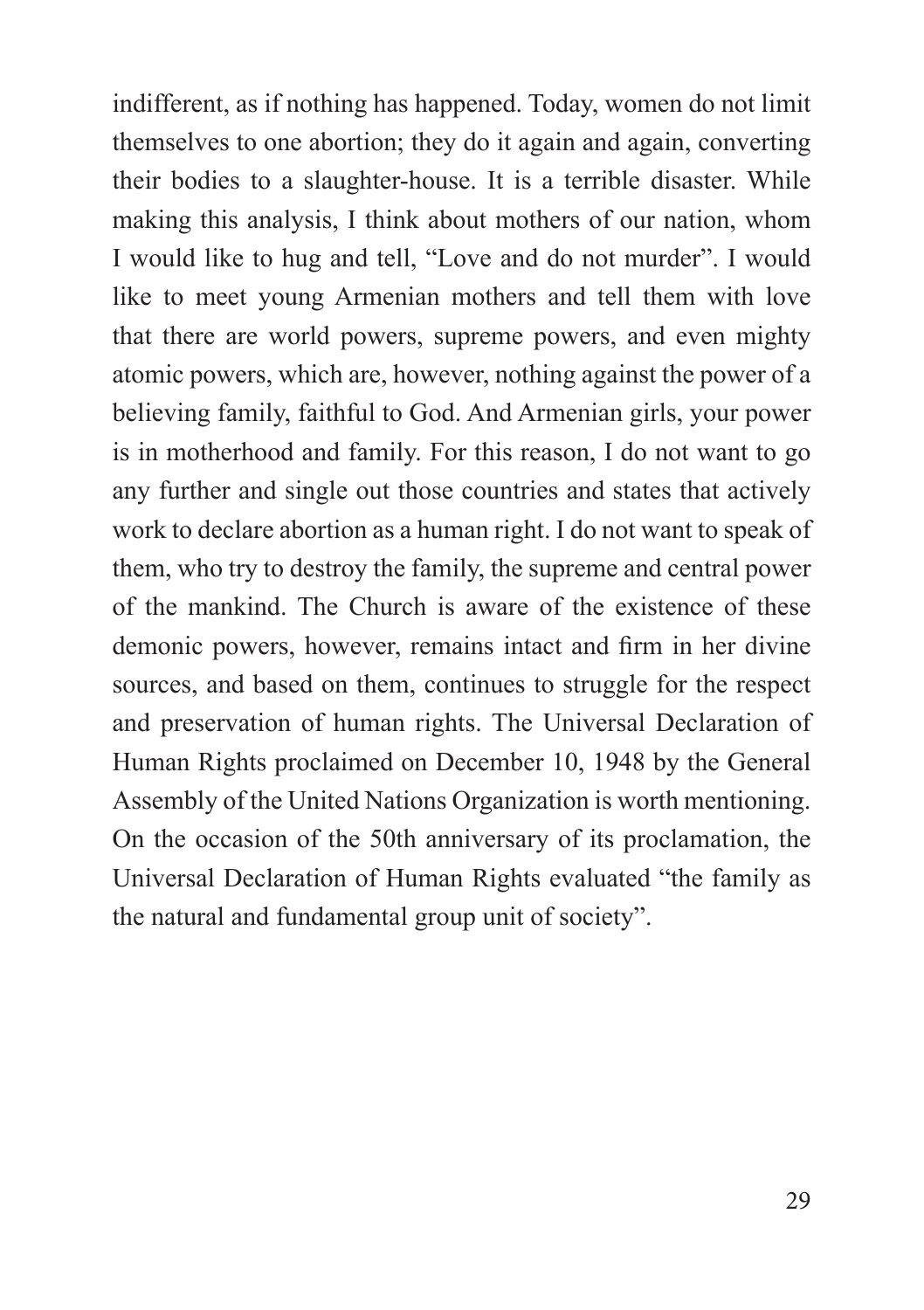#### Exhortation to parents

"Whoever loves instruction loves knowledge" (Prov.12.1)

If the Universal Declaration of Human Rights regards the family as the fundamental group unit of society, if scientists also regard the family as the first school of life knowledge, if the Church calls it a domestic church, if experts of social sciences deem the family as the best cradle for the natural growth of children, if even psychologists consider the family to be an ideal place for overcoming complexes and psychical anxieties, why should we, Christian Armenians, abandon our sacred traditions and forget God's commandments and requests? Why should we not keep holy God's day and live up to His holy commandments, and instead, imitate negative and immoral habits of foreigners?

In foreign countries, our children, mixed with foreign cultures, are often infected with alien habits, and upon return to their motherland, they are alienated from their environment and live in foreign habits and mentality, which does not correspond to their true identity and national culture. For this reason, I heartily supplicate you, fathers, who have responsibility to protect your families from every danger. Man, being the head of the family and his wife, has a responsibility to love, correct, educate, and lead his family to the life-giving source of light. Fathers, you have a responsibility in front of God and society, to educate righteous and stable individuals with healthy soul and body, with a powerful will and firm Christian morality.

30 And you, mothers, have a heavier and more crucial obligation. Beginning with pregnancy and delivery, childhood, throughout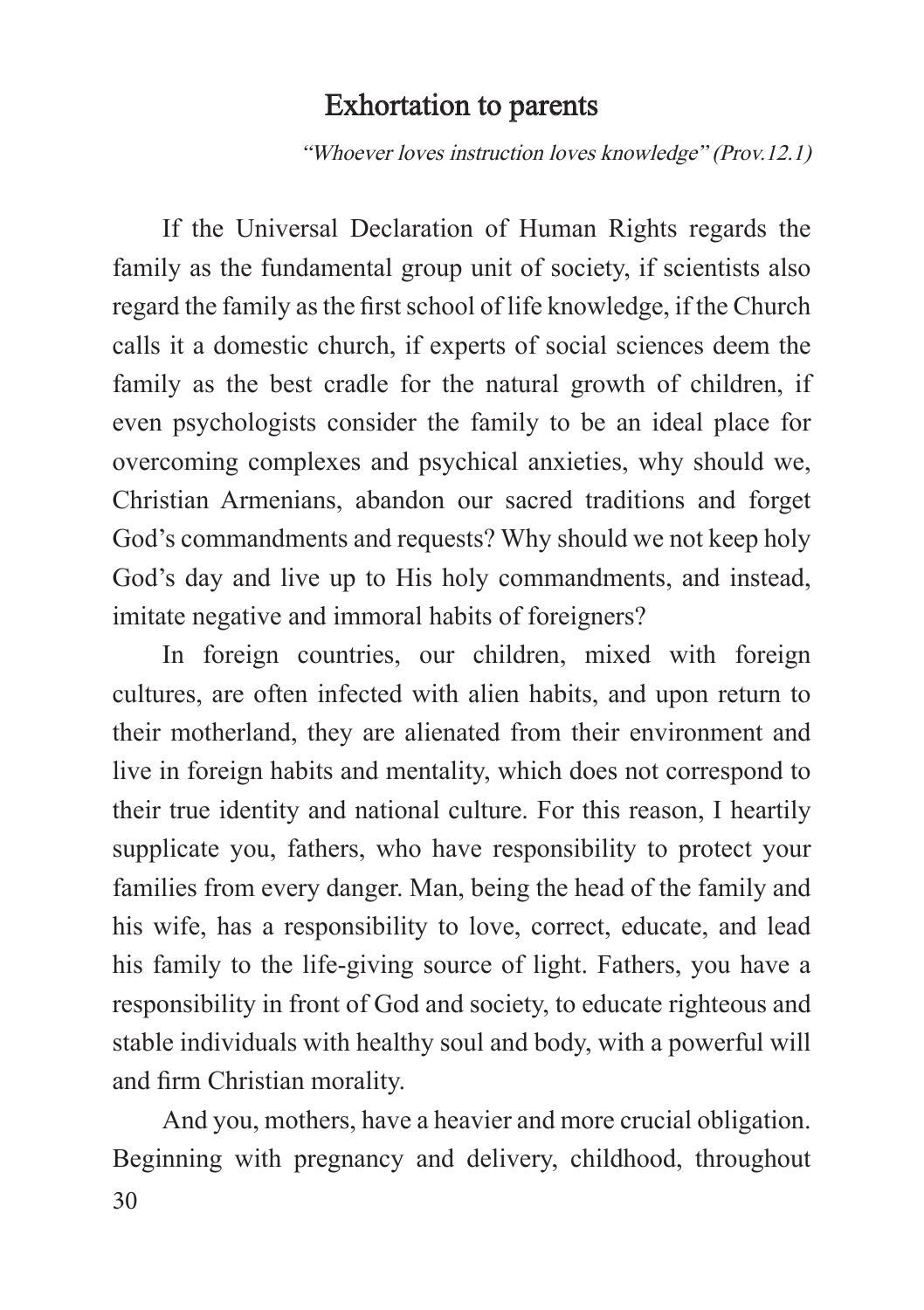youth and adult age, you are the ones, who shape and form your children. The children nourished by you take from you love and caress, education and science, the spiritual and the moral. And they, in their turn, will convey the same unto subsequent generations.

"People, if you want to have educated children, you should prepare educated mothers… A person is first educated in the family and then at school. Educated mothers prepare their children from the cradle." This idea belongs to a famous Armenian writer, Raffi. Beloved mothers, your role is not limited to being barricades to difficulties, you should rather convert your life to a sacred mission for the sake of your children. As the Holy Virgin Mary took care of God's Son, likewise you, beloved Armenian mothers, with your sacrifice and devotion, give life, joy and safety to your families and children.

Everyone, be them kings or peasants, young or old, bows down in front of mothers. All the Armenian poets have praised and venerated mothers in their verses. Our work will not suffice to quote the works of all of them. Therefore, let me quote one of the most heartwarming poems dedicated to mothers.<sup>1</sup>

#### My Mother

My mother is our aspirations indeed, She is our home chapel indeed. My mother is our cradle

Our family backbone is my mother. My mother is like a father as well as a mother, She is our sole mistress.

My mother is the homeless of our home, Our eagle nest is our mother. Our family maid is my mother,

<sup>1</sup> Hovhannes Shiraz "My Mother".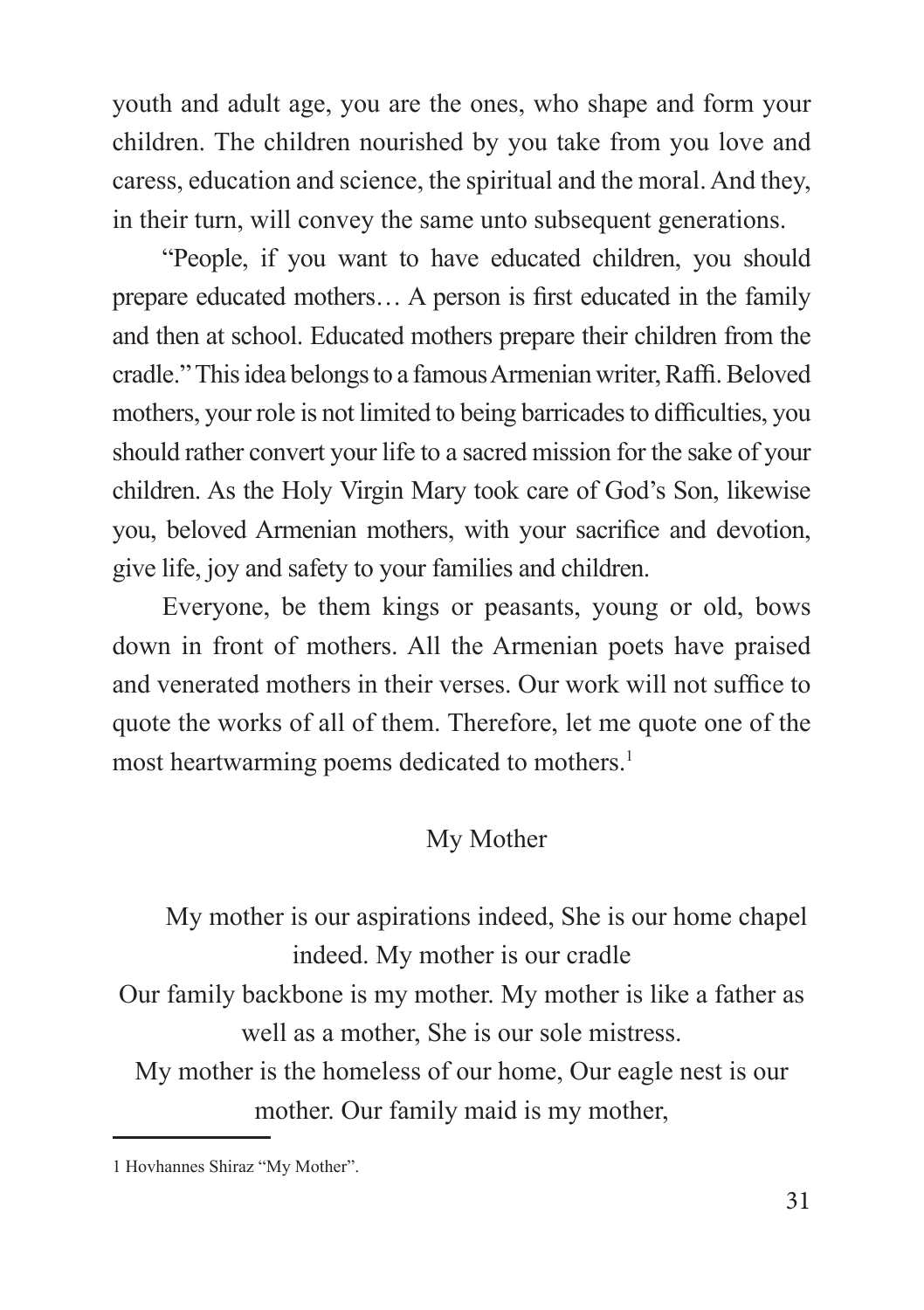As well as the queen of our family. My mother is insoluble, Yet she is our remedy and the solution. My mother is our family spring, And also our thirsty sister. My mother is our home sleepless person, And yet she is our sweet sleep indeed. My mother is our bread Our family Goddess is my mother indeed.2

 I do not want to judge or condemn anyone for errors and sins committed in the course of life: we all are sinful and we all need God's blessings and atonement for our sins. However, I want to see in you a desire of renewal, courage, and firm will to rush into the infinity of heaven. I have seen how jays train their wings on the ground before flying to the immeasurable spaces of heaven with their parents. And we should imitate the jays by training our spiritual wings to rush through heavenly paths of sanctity together with our family members, who gave us life and morality and thanks to whom we have gathered spiritual resources during our life.

The day, you have chosen the family life, you have responded positively to God, received your special parental vocation, which is the reward of God and a great responsibility. For this reason, the book of Proverbs exhorts children,

"My son, keep your father's command, and do not forsake the law of your mother. Bind them continually upon your heart; Tie them around your neck" (Prov. 6.20-21). This is the great vocation and honor of parental responsibility.

 As St. Paul exhorts fathers in his letter addressed to the Ephesians, "And you, fathers, provoke not your children to anger,

<sup>2</sup> Translated from Armenian by Daniel Janoyan, Glendale, April 2, 2008.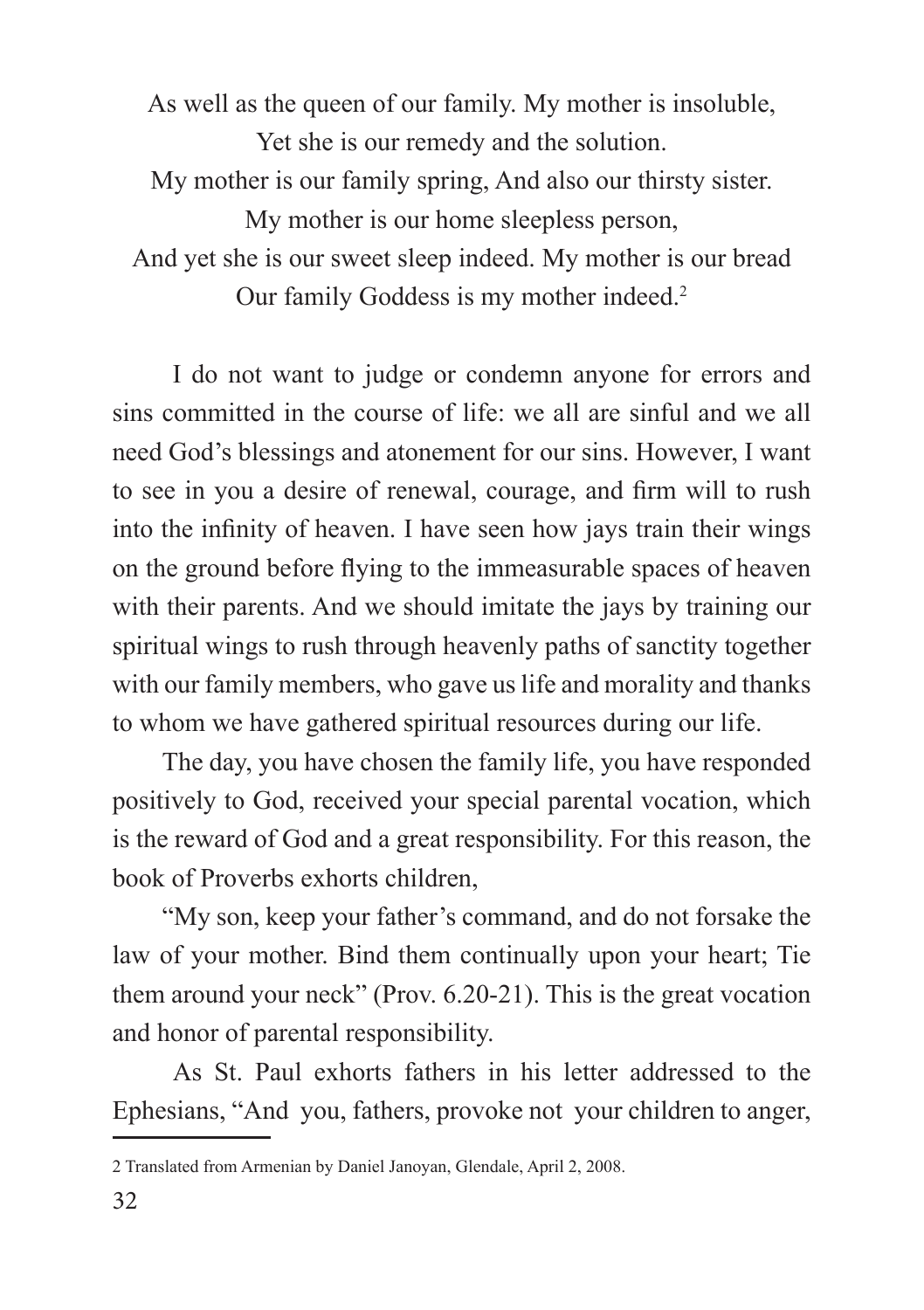but bring them up in the discipline and correction of the Lord" (Eph. 6.4), I also want to remind you the same exhortation: fatherhood is not in authority, rage and strictness and in giving unbalanced orders. Fatherhood is a sacrifice, indulgence and devotion, as St. Paul states to husbands, "Husbands, love your wives, just as Christ also loved the church and gave Himself for her" (Eph. 5.25). Indeed, Christ gave Himself for the Church sacrificing His life on the cross. He remained loyal to the Church, saved her through His blood and takes care and nourishes with His body, "You have bought us with Your blood and keep nourishing us with Your body", we pray in this way during the veneration of the Holy Communion.3 You, too, fathers of the  $21<sup>st</sup>$  century, continue with faithfulness what was entrusted unto us through the Bible, through national and cultural traditions and by our holy Fathers.

Fathers, your vocation is sacred and honest, rich and honorable, sanctified by the sacrament of matrimony. It is a vow made between each other and God to live, lead faithfully, and protect the family entrusted to you in spite of all the difficulties, having as a model St. Joseph, father of God, who fulfilled his great paternal vocation on this earth with humility, sanctity, and love.

<sup>3 &</sup>quot;Mashtots" ritual book, Vienna, 1880, p. 503, "Blessing Canon of the Life-Giving Sacrament of Holy Communion".